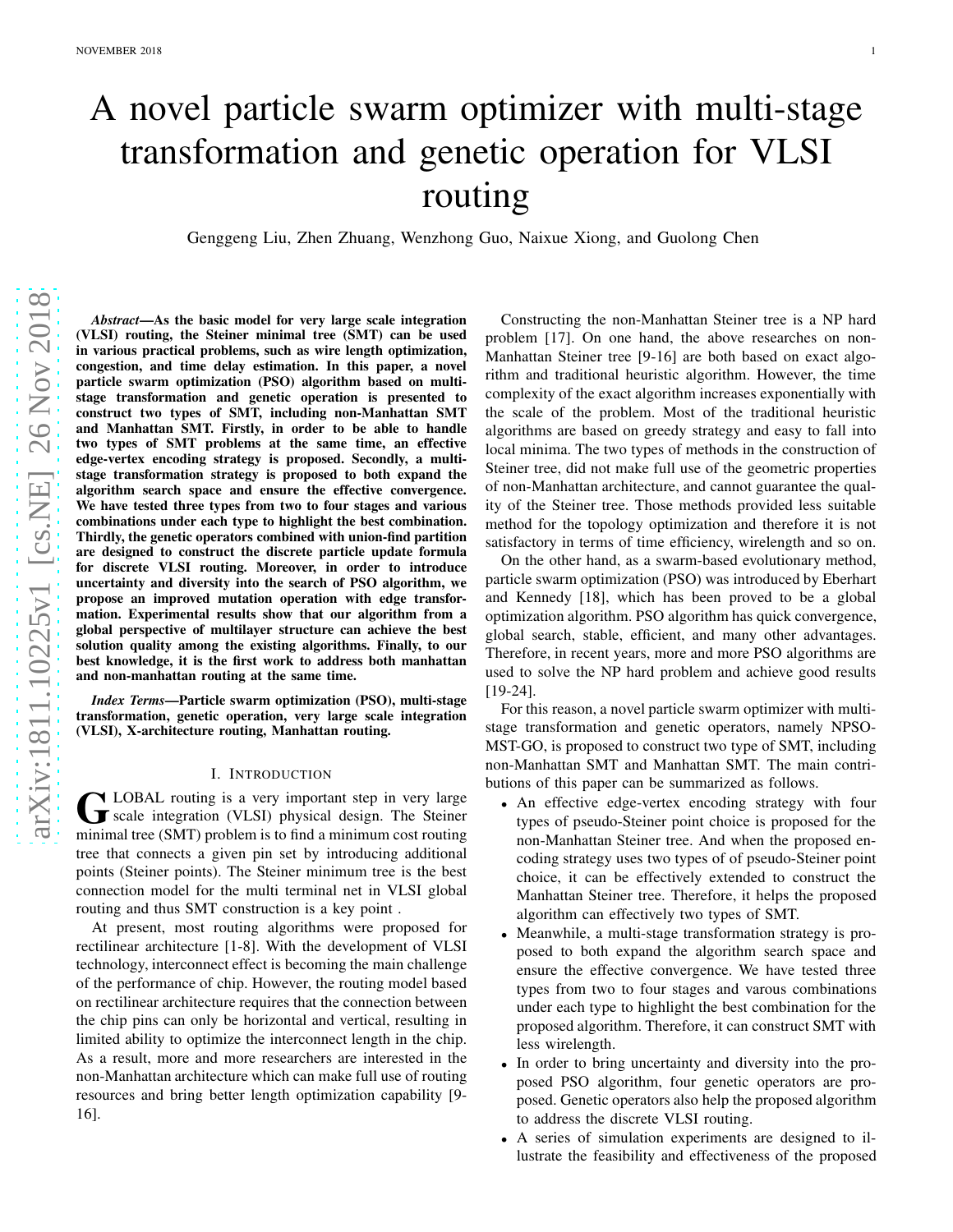strategies and can achieve better solution with less runtime.

The remainder of the paper is organized as follows. Section II introduces the related work of VLSI routing problem. In Section III, the preliminaries are described. In Section IV, the corresponding implementation details and the global convergence proof of NPSO-MST-GO algorithm are described. To prove the good performance of our proposed NPSO-MST-GO, several comparisons are presented and experimental results are discussed in Section V. Section VI concludes this paper.

#### II. RELATED WORK

In recent years, integrated circuits have been developing rapidly in both design scale and manufacturing process, thus it brings new challenges for electronic design automation. The global routing problem of physical design is becoming more and more complex. The research work of the global routing problem is mainly focused on the routing tree construction and the design of the global routing algorithm in rectilinear architecture, and some good research work has been obtained [1-4]. Especially in the VLSI global routing algorithm competition held in ISPD, NCTU-R [5], NTHU-Route2.0 [6], NCTU-GR [7], NCTU-GR2.0 [8] and other global routers have emerged, and stand out in the global routing competition.

Manhattan architecture which restricts the routing directions to be only horizontal and vertical has limited the ability to optimize wire length and timing delay. Consequently, more and more researchers begin put their work into non-Manhattan architecture, which allows more routing directions and could further improve the routability. Especially, the special industry alliance arises to promote X-architecture and it provides the foundation of implementation and verification for the study of X-architecture.

In order to better study the routing problem based on non-Manhattan architecture, the first work is to study the construction of Steiner minimal tree in non-Manhattan architecture. The branch and bound method was proposed to construct a hexagonal Steiner tree, but only suitable for small scale problems [9]. Coulston used the accurate algorithm and a series of pruning strategies to construct the octagonal routing tree [10]. Compared with the rectilinear Steiner minimal tree (RSMT), it can possibly bring a 1.16% reduction in wirelength, but it pays a higher cost of algorithm complexity. In view of the high time complexity of exact algorithms, people began to explore the application of heuristic strategies in constructing non-Manhattan architecture Steiner trees. An algorithm with the time complexity  $O(|V| + |E|)$  was presented to construct the octagonal Steiner tree [11], but the constructed Steiner tree must be isomorphic. A heuristic algorithm with the time complexity  $O(n^3 log n)$  was presented to solve the hexagonal Steiner tree problem [12], which is based on greedy algorithm. Two algorithms based on octagonal spanning graph were proposed for the octagonal architecture Steiner tree construction [13]. One is the use of edge replacement technology. The other one is the triangle contraction method, which can obtain relatively good results with the slightly increase the time cost. The two methods are based on greedy algorithms.

A modified algorithm is proposed to construct the timedriven octagonal Steiner tree. By adjusting the longest path of the hexagonal routing, the delay of the longest path is effectively reduced [14]. Based on Hanan grid and Elmore delay model, Samanta et al. constructed the timing driven Steiner tree, and verified that the Elmore delay model has higher computational accuracy and fidelity than the linear delay model  $[15]$ . Based on graph theory, k-IDEA algorithm was used to generate multiple sets of routing solutions [16]. The branch boundary concept was introduced to accelerate the solving procedure. The smaller wirelength and congestion is obtained, but excessive vias are generated.

The minimum Steiner tree problem is a NP hard problem, so some evolutionary algorithms which have shown a good application prospect in solving NP hard problems were used to solve RSMT [25-30] and X-architecture architecture Steiner minimum tree (XSMT) problem [29,31]. As a swarm-based evolutionary method, particle swarm optimization (PSO) was introduced by Eberhart and Kennedy [18], which has been proved to be a global optimization algorithm. PSO algorithm has quick convergence, global search, stable, efficient, and many other advantages [19-24]. In recent years, PSO algorithm has been widely and successfully used in many research fields, and has been proved to be a powerful optimization tool by means of continuous simulation and theoretical analysis [32- 37].

#### III. PRELIMINARIES

#### *A. Problem Formulation*

*Definition 1 (* $\lambda$ *-geometry):* In the  $\lambda$ -geometry, the routing direction is  $i\pi/\lambda$ , where i is an arbitrary integer and  $\lambda$  is an integer. Different routing directions are obtained with different values of i and  $\lambda$ .

*1) Rectilinear architecture:* The value of  $\lambda$  is set to 2, i.e. the routing direction is  $i\pi/2$ , which includes  $0^0$  and 90<sup>0</sup> , namely traditional horizontal and vertical orientations. Rectilinear architecture belongs to Manhattan architecture.

2) *X-architecture:* The value of  $\lambda$  is set to 4A i.e. the routing direction is  $i\pi/4$ , which includes  $0^0$ ,  $45^0$ ,  $90^0$  and  $135^0$ . Xarchitecture belongs to non-Manhattan architecture.

The SMT problem based on X-architecture is more complicated and challenging than the one based on rectilinear architecture. Therefore, we first study the efficient algorithm for the XSMT problem, and then extend it to be applied in RSMT problem.

*XSMT problem:* Given a set of *n* pins  $P = \{P_1, P_2, P_3, P_4, P_5, P_6, P_7, P_8, P_9, P_9, P_{10}, P_{11}, P_{12}, P_{13}, P_{14}, P_{15}, P_{16}, P_{17}, P_{18}, P_{19}, P_{10}, P_{11}, P_{12}, P_{13}, P_{14}, P_{15}, P_{16}, P_{17}, P_{18}, P_{19}, P_{10}, P_{11}, P_{12}, P_{13}, P_{14}, P_{15}, P_{16}, P$  $..., P_m$ } and each  $P_i$  represented by a coordinate of  $(x_i, y_i)$ , construct an octagonal Steiner minimal tree to connect the pins in *P* through some Steiner points, where the direction of routing path can be  $45^0$  and  $135^0$ , in addition to the traditional horizontal and vertical directions. For example, there is a routing net with 8 pins and the input information of the pins is given in Table I. The layout distribution of the given pins is shown in Fig. 1. The coordinate pairs of pin 1 is (33,33), as shown in Column 2 of Table I.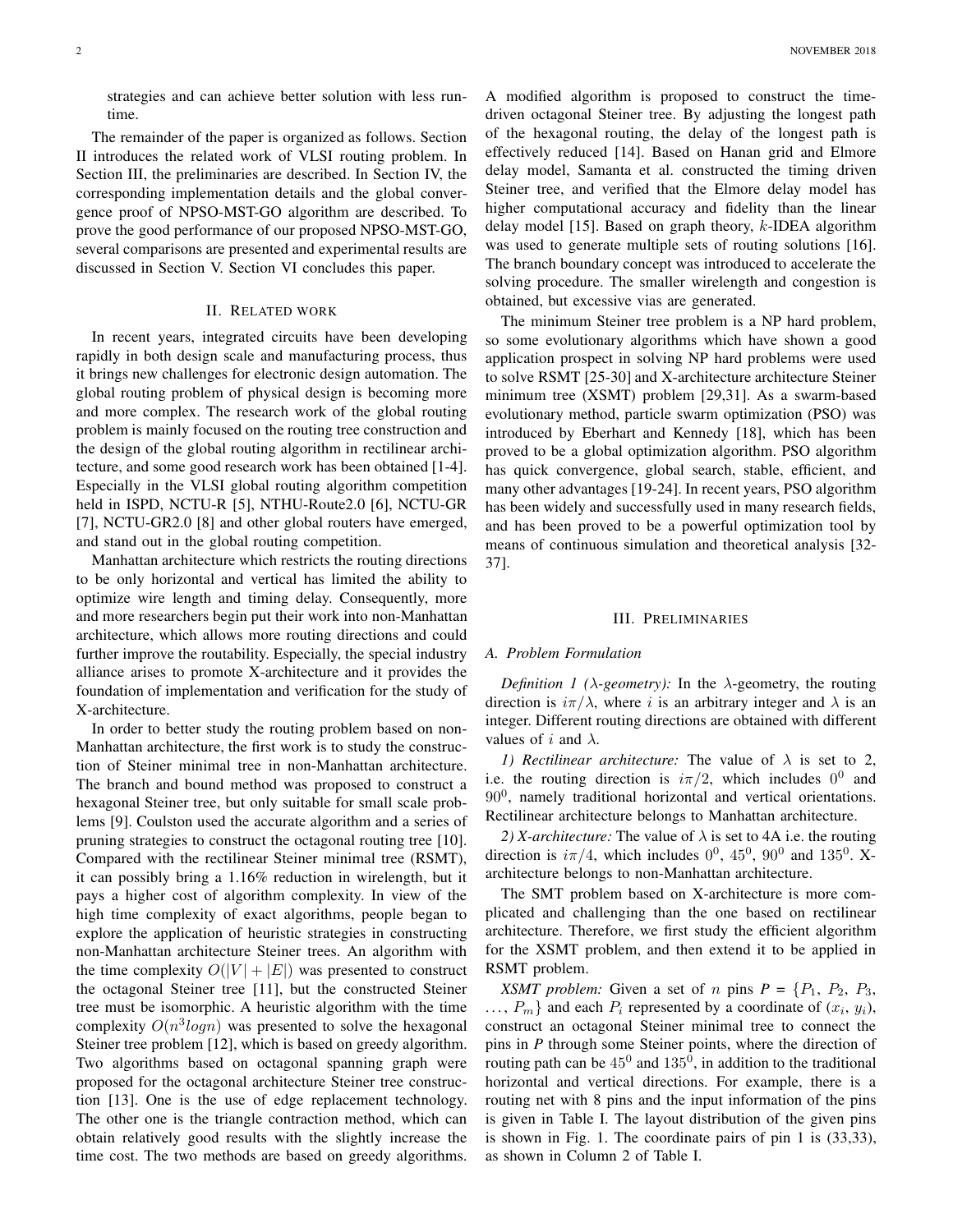



Fig. 1. The layout distribution of the given pins in Table 1

# *B. Definitions*

*Definition 2 (pseudo-Steiner Point)* For convenience, we assume that the connection point except for the pins is called the pseudo-Steiner point ('PS' represents 'the pseudo-Steiner point' in subsequent content). In Fig. 2, the point  $S$  is PS, and PS contains the Steiner point.

*Definition 3 (0 Choice)* In Fig. 2(a), let  $A = (x_1, y_1)$  and *B*  $=(x_2, y_2)$  be the two endpoints of a line segment *L*, where  $x_1 < x_2$ . The 0 Choice of *L* is given in Fig. 2(b), which first from *A* leads rectilinear side to pseudo-Steiner point S and then leads octagonal side to *B*.

*Definition 4 (1 Choice)* The 1 Choice of *L* is given in Fig. 2(b), which first from *A* leads octagonal side to pseudo-Steiner point S and then leads rectilinear side to *B*.

*Definition 5 (2 Choice)* The 2 Choice of *L* is given in Fig. 2(c), which first from *A* leads vertical side to pseudo-Steiner point S and then leads horizontal side to *B*.

*Definition 6 (3 Choice)* The 3 Choice of *L* is given in Fig. 2(d), which first from *A* leads horizontal side to pseudo-Steiner point S and then leads vertical side to *B*.

#### IV. DETAILS OF NPSO-MST-GO ALGORITHM

# *A. Basic PSO Algorithm*

PSO is a swarm intelligence method, which considers a swarm containing *p* particles in a *D*-dimensional continuous solution space. Each *i*-th particle has its own position and velocity. Assuming that the search space is *D*-dimensional, the position of the *i*-th particle is denoted as a *D*-dimensional vector:  $X_i = (X_{i1}, X_{i2}, \ldots, X_{iD})$  and the best particle in the swarm is denoted as  $P<sub>g</sub>$ . The best previous position of the *i*-th particle is recorded and represented as  $P_i = (P_{i1},$  $P_{i2}$ , ...,  $P_{iD}$ ), while the velocity for the *i*-th particle can be defined by another *D*-dimensional vector:  $V_i = (V_{i1}, V_{i2},$  $\ldots$ ,  $V_{iD}$ ). According to these definitions, the particle position and velocity can be manipulated according to the following equations:

$$
V_i^{t+1} = w \times V_i^t + c_1 r_1 (P_i^t - X_i^t) + c_2 r_2 (P_g^t - X_i^t) \tag{1}
$$

$$
X_i^{t+1} = X_i^t + V_i^{t+1}
$$
 (2)

where *w* is the inertia weight;  $c_1$  and  $c_2$  are acceleration coefficients;  $r_1$  and  $r_2$  are both random numbers on the interval  $[0, 1)$ .

From Eqs. (1) and (2), it is obvious that the basic PSO cannot obtain a discrete solution for the XSMT problem as a result of its continuous nature, thus there must be taken steps to the basic PSO. It has led to many discrete PSO algorithms for solving discrete problems. Three typical discrete PSO algorithms have been proposed : (1) The speed of particle is viewed as the probability of position change. (2) The continuous PSO is directly discredited and used to solve the discrete problem. (3) The PSO operators are redefined according to the discrete problem. In our previous works, the importance of VLSI physical design and the advantages of PSO have led to many research results in partitioning, floorplanning and routing [31,38-41]. According to the XSMT problem, this paper presents an effective discrete PSO algorithm based on multi-stage transformation and genetic operations. In Section IV-B, we design a kind of edge-vertex encoding strategy which is suitable for X-architecture and can be effectively extended to solve the RSMT problem. Then, Section IV-C proposes an effective fitness function to optimize the wirelength of routing tree. Two kinds of genetic algorithm operators are given in Section IV-D and Section IV-E, respectively. The details of multi-stage transformation are described in Section IV-F. The parameter strategy and the step of NPSO-MST-GO algorithm are given in Section IV-G and Section IV-H, respectively. Finally, the analysis and convergence proof of NPSO-MST-GO algorithm is presented in Section IV-I.

#### *B. Encoding Strategy*

The encoding strategy of a spanning tree can usually include two ways: Prufer number encoding [42] and edge-vertex encoding.

*Definition 7 (Puffer number)* The Puffer number encoding gives a one-one mapping between the spanning tree of the N nodes and the string of numbers of  $n-2$ . It is customarily used to mark these nodes with numbers. The resulting string is called the Puffer number.

*Property 1* An edge-vertex encoding strategy is more suitable for evolutionary algorithms than Pruffer number. Furthermore, an efficient decoding of Pruffer number has time that is  $O(nlog n)$ , while edge-vertex encoding strategy does not have to spend time performing it.

The length of the Puffer number encoding is 1/3 of the length of the edge-vertex encoding. However, since one digit of the Puffer number encoding is changed, the topology of the entire spanning tree is greatly changed. And thus the optimal topological information of the particle cannot be well retained. However, edge-vertex encoding is more suitable for the PSO algorithm and retains the partial optimal topological information of particles during the iterative process. Meanwhile, changing one digit of the edge-vertex encoding does not have a huge impact on the topology of the spanning tree. Therefore, the NPSO-MST-GO algorithm adopts the edgevertex encoding to encode a particle, which is more suitable for particle swarm optimization, genetic algorithm and other evolutionary algorithms.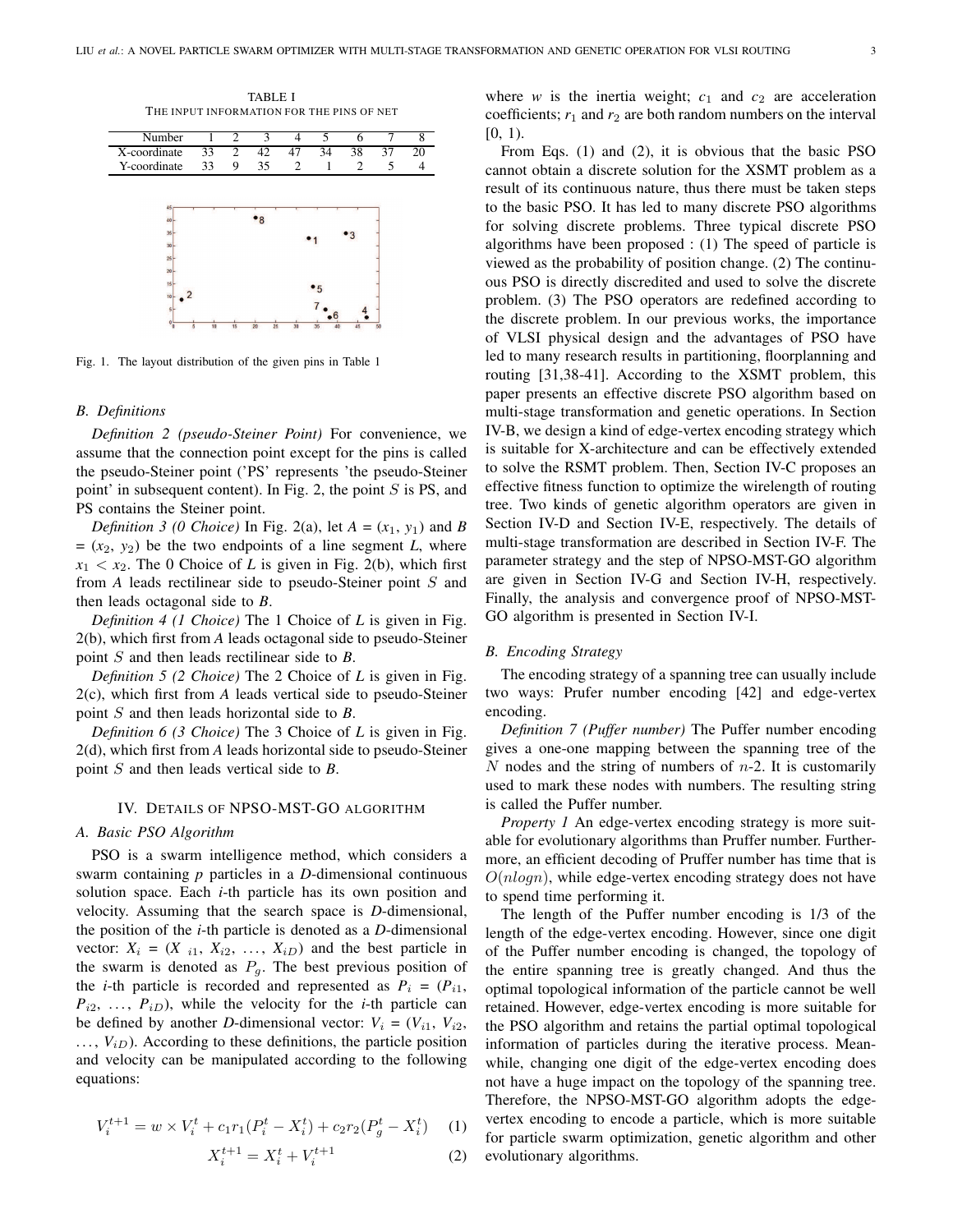

Fig. 2. Four options of Steiner point for the given line segment. a Line segment *L*, **b** 0 Choice, c 1 Choice, **d** 2 Choice, **e** 3 Choice



Fig. 3. Two kinds of encoding strategies for the potential impact on the wirelength reduction. a The encoding strategy with two pseudo-Steiner point choices, b The encoding strategy with four pseudo-Steiner point choices

One candidate Steiner tree is represented as lists of spanning tree edges and each edge augments with a pseudo-Steiner point choice which specifies the transformation from the spanning tree edge to the octagonal edge. Each pseudo-Steiner point choice, includes four types as shown in Definition 3-6 and the value is 0, 1, 2 or 3 which denotes 0 Choice, 1 Choice, 2 Choice or 3 Choice, respectively.

If a net has  $n$  pins, a spanning tree would have  $n-1$  edges and one extra digit which is the particles fitness. Besides, two digits represent the two vertices of each edge, so the length of one particle is  $3(n-1) +1$ . For example, one routing tree  $(n=8)$  can be expressed as one particle whose code can be represented as the following numeric string.

7 6 0 6 4 1 7 5 1 5 1 2 1 3 0 1 8 1 5 2 2 10.0100

where the bold number '10.0100' is the fitness of the particle and each italic number represents the PS choice for each edge. The first substring (7,6,0) represents one edge of the spanning tree which composed of pin vertex 7 and pin vertex 6 and the pseudo-Steiner point choice which is 0 Choice in Definition 3.

*Property 2* An edge-vertex encoding strategy with four types of pseudo-Steiner point choice is more effective for the XSMT problem than the one with two types of pseudo-Steiner point choice.

The encoding strategy with two pseudo-Steiner point choices, i.e. including 0 Choice and 1 Choice shown in Fig. 2b and Fig. 2c. In contrast, the encoding strategy with four pseudo-Steiner point choices is applied in our proposed algorithm which has the potential ability to reduce the wirelength. The reason is that the existence of the last two pseudo-Steiner point choices maybe overlaps with the first two choices

with less wirelength. For example, the SMT in Fig. 3b, have the more overlapping location than the one in Fig. 3a. And thus the wirelength (15.070) of SMT in Fig. 3b is less than the wirelength (19.140) of SMT in Fig. 3a. Generally, this situation could frequently exist among the net with more pins. Therefore, for the most part, using the second encoding scheme combined with edge transformation, as shown in Fig. 3b can be more helpful to reduce the wirelength than the former, as shown in Fig. 3a. From Table II, it can find that the encoding strategy with four pseudo-Steiner point choices can achieve 1.04% wirelength reduction. Meanwhile, for the circuits with large scale, it can reduce more wirelength with the proposed encoding strategy.

TABLE II COMPARISON BETWEEN THE ENCODING STRATEGY WITH FOUR PSEUDO-STEINER POINT CHOICES AND THE ONE WITH TWO CHOICES

| <b>TEST</b> | PIN# | Two choices | Four choices | Imp   |
|-------------|------|-------------|--------------|-------|
|             | 8    | 16951       | 16900        | 0.30% |
| 2           | 9    | 18041       | 18023        | 0.10% |
| 3           | 10   | 19435       | 19397        | 0.20% |
| 4           | 20   | 32218       | 32038        | 0.56% |
| 5           | 50   | 48435       | 47888        | 1.13% |
| 6           | 70   | 56444       | 55771        | 1.19% |
|             | 100  | 69268       | 68157        | 1.60% |
| 8           | 410  | 142157      | 139505       | 1.87% |
| 9           | 500  | 155040      | 152314       | 1.76% |
| 10          | 1000 | 220998      | 217171       | 1.73% |
| Average     |      |             |              | 1.04% |

*Property 3* An edge-vertex encoding strategy for the XSMT problem can be can be effectively extended to solve the RSMT problem.

If edge-vertex encoding strategy for the XSMT problem is designed to only contain two kinds pseudo-Steiner point choices, i.e. 2 Choice and 3 Choice, then the proposed algorithm can effectively solve the RSMT problem. Therefore, the proposed encoding strategy is helpful for the proposed NPSO-MST-GO algorithm to be effectively extended to solve the RSMT problem. And this situation has been experimentally verified in latter section.

# *C. Fitness Function*

*Definition 8* The length of the Octilinear Steiner tree is the sum of the lengths of all the edge fragments in the routing tree, which is calculated as follows.

$$
L(T_X) = \sum_{e_i \in T_x} l(e_i) \tag{3}
$$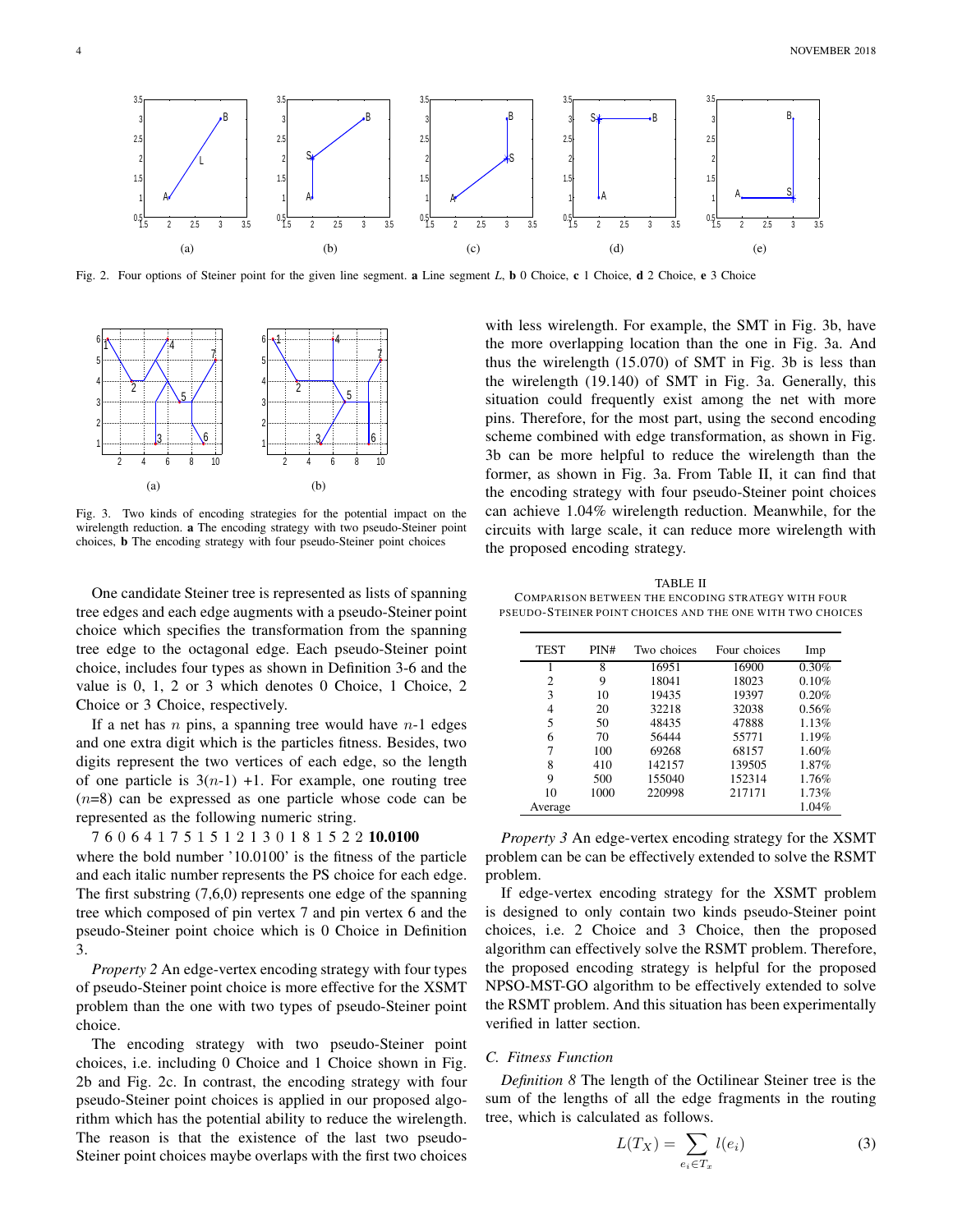where  $l(e_i)$  represents the length of each segment  $e_i$  in the tree  $T_x$ .

When calculating the sum of the length of each edge fragment in octagonal Steiner tree, all the edge fragments are divided into the following four types: horizontal edge segments, vertical edge segments,  $45^0$  edge segments, and  $135<sup>0</sup>$  edge segments. The algorithm first divides all the edge fragments into the above four types, and then rotates the  $45<sup>0</sup>$ edge clockwise to the horizontal edge, and simultaneously rotates the  $135^0$  edge fragment clockwise direction to the vertical edge. The horizontal edge is arranged from the bottom to top and then from left to right according to the size of the left pin. Simultaneously arrange the vertical edge from left to right and from bottom to top according to the size of the lower pin. Finally, the length of octagonal Steiner tree is the sum of the total length of these edges excluding repeated segments.

The fitness value of the particle in PSO is usually smaller, the better the particle is represented. So the particle fitness function of the algorithm is designed as follows.

$$
fitness = \frac{1}{L(T_X) + 1} \tag{4}
$$

The SMT problem is the discrete optimization problem. Therefore, the particle update formula of basic PSO can be no longer suitable for solving the XSMT problem. For this reason, the crossover and mutation operators combined with unionfind partition are designed to construct the discrete particle update formula for NPSO-MST-GO algorithm. The improved particle update formula is defined as follows.

$$
X_i^t = N_3(N_2(N_1(X_i^{t-1}, w), c_1), c_2)
$$
\n(5)

where  $w$  is an inertia weight,  $c_1$  and  $c_2$  are acceleration constants.  $N_1$  denotes the mutation operation and  $N_2$ ,  $N_3$ denote the crossover operations. We assume that  $r_1$ ,  $r_2$ ,  $r_3$ are random numbers on the interval [0, 1).

# *D. Mutation Operator*

For different problems, there are many ways of mutation operation. There are two kinds of mutation operators in our previous work, including the PS transformation strategy [31] in Fig. 4 and the E transformation strategy in Fig. 5.

For the XSMT construction [31],it proposed the mutation operator with the PS transformation strategy and each PS selection method contains four choices, namely, 0 choices, 1 choices, 2 choices and 3 choices. Based on the PS transformation strategy, we find that the proposed algorithm takes the wirelength as the optimization target, and obtains the better wirelength optimization ratio relative to RSMT, and the average wirelength can be reduced by 9.68%, as shown in Table III.

*Property 4* If the mutation operator with PS transformation strategy in Fig. 4 is designed, the optimization ability of XSMT construction algorithm is limited.

If the algorithm uses the mutation operator with the PS transformation strategy, then it is a method based on the minimum spanning tree to construct the SMT. According to [43], in the rectilinear routing architecture, the wirelength of SMT based on the minimum spanning tree construction may be 1.5 times the exact solution, and has a certain distance from the optimal solution relative to the accurate RSMT. As shown in (6),  $COST(MST)$  represents the length of the SMT based on the minimal spanning tree and the  $COST(RSMT)$ represents the exact algorithm of the RSMT. For the octagonal routing problem with more routing direction, this maximum distance will be greater.

$$
COST(MST)/COST(RSMT) < 3/2 \tag{6}
$$

Therefore, in process of constructing SMT, only if the PS transformation is executed, the solution space does not necessarily contain the optimal solution and even 0.5 times farther from the optimal solution. Therefore, we need to redesign the transformation strategy. Then another basic transformation strategy, namely edge transformation.

The introduction of edge transformation further optimizes the wire length of the Steiner tree. However, the introduction of the edge transformation may lead to the appearance of loop and generate the invalid solution in the iterative process, which destroys the soundness principle of the particle encoding. How to overcome the shortcoming caused by the edge transformation in the evolutionary process? The unionfind partition which keeps track of the components connected so far is integrated into the following update operators.

TABLE III COMPARISON BETWEEN PS TRANSFORMATION AND RSMT

| <b>TEST</b> | PIN# | <b>RSMT</b> | PS     | $\text{Imp}(\%)$<br><b>RSMT</b> |
|-------------|------|-------------|--------|---------------------------------|
| 1           | 8    | 17928       | 16918  | 5.64%                           |
| 2           | 9    | 20478       | 18041  | 11.90%                          |
| 3           | 10   | 21969       | 19696  | 10.35%                          |
| 4           | 20   | 35675       | 32207  | 9.72%                           |
| 5           | 50   | 53518       | 48020  | 10.27%                          |
| 6           | 70   | 62633       | 56433  | 9.90%                           |
| 7           | 100  | 75584       | 68855  | 8.90%                           |
| 8           | 410  | 158206      | 141894 | 10.31%                          |
| 9           | 500  | 170924      | 154825 | 9.42%                           |
| 10          | 1000 | 246731      | 221090 | 10.39%                          |
| Average     |      |             |        | 9.68%                           |

*Property 5* The introduction of E transformation in the mutation operator, as shown in Fig. 5, extends the search space of the algorithm and it has the opportunity to obtain better routing solution than PS transformation. Even in some cases, it can help the algorithm to find the optimal solution.



Fig. 4. Mutation operator with PS transformation.

*Property 6* With the introduction of E transformation, the search space of our proposed algorithm contains the exact solution for rectilinear routing.

The update operation of PSO for constructing XSMT [31] only considers the PS transformation. However, in the process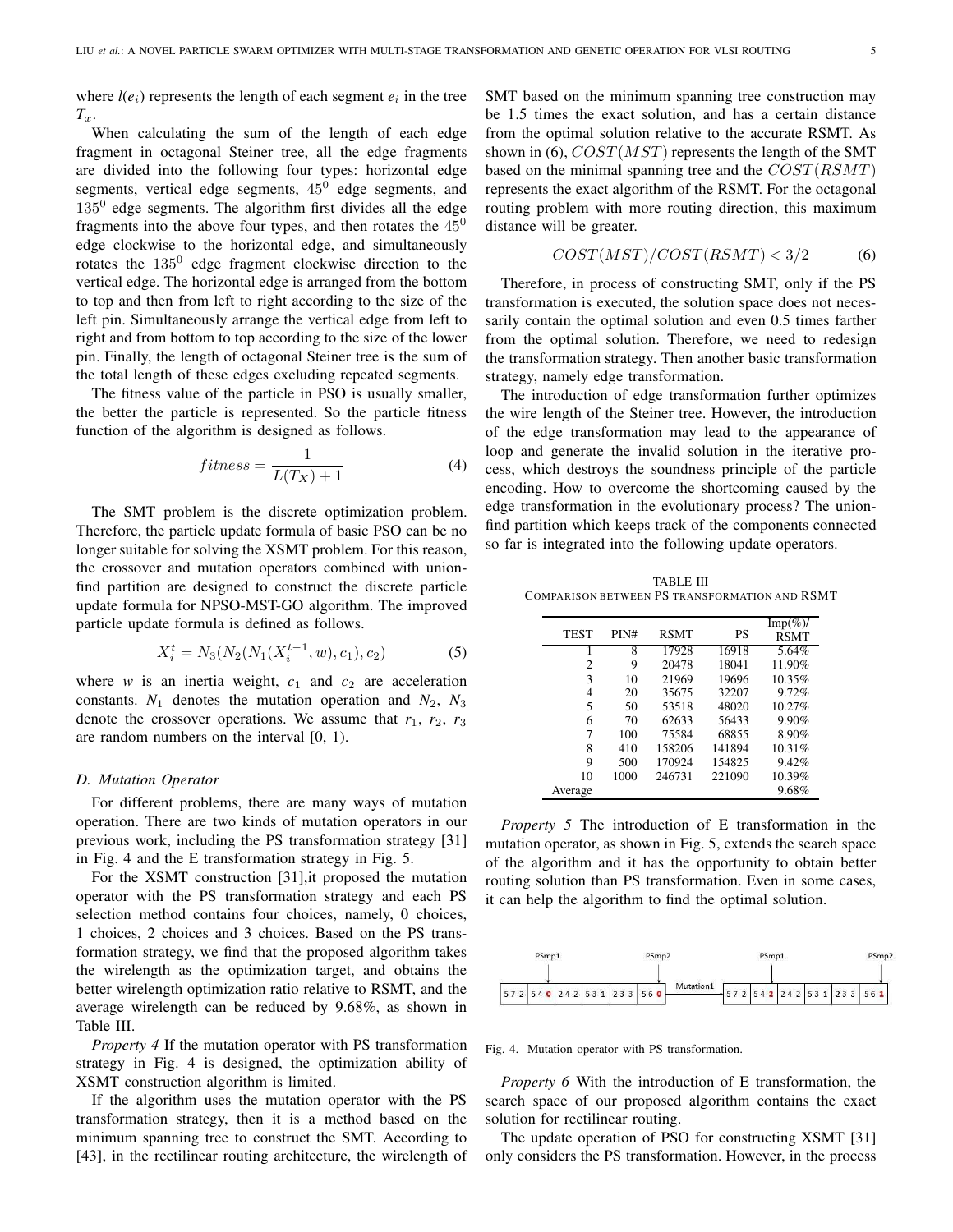

Fig. 5. Mutation operator with E transformation.

TABLE IV COMPARISON AMONG E TRANSFORMATION, PS TRANSFORMATION AND RSMT

|             |             |        |        | Imp/        | Imp/     |
|-------------|-------------|--------|--------|-------------|----------|
| <b>TEST</b> | <b>RSMT</b> | PS     | E      | <b>RSMT</b> | PS       |
| 1           | 17928       | 16918  | 16921  | 5.62%       | $-0.02%$ |
| 2           | 20478       | 18041  | 18023  | 11.99%      | 0.10%    |
| 3           | 21969       | 19696  | 19397  | 11.71%      | 1.52%    |
| 4           | 35675       | 32207  | 32163  | 9.85%       | 0.14%    |
| 5           | 53518       | 48020  | 48027  | 10.26%      | $-0.02%$ |
| 6           | 62633       | 56433  | 56551  | 9.71%       | $-0.21%$ |
| 7           | 75584       | 68855  | 68991  | 8.72%       | $-0.20%$ |
| 8           | 158206      | 141894 | 141443 | 10.60%      | 0.32%    |
| 9           | 170924      | 154825 | 155820 | 8.84%       | $-0.64%$ |
| 10          | 246731      | 221090 | 221324 | 10.30%      | $-0.11%$ |
| Average     |             |        |        | 9.76%       | 0.09%    |

of building RSMT or XSMT, the topology of the routing tree is changed. For example, as shown in Fig.6, in the evolutionary process of constructing XSMT, there are two different topologies of routing tree. The edge (4,2) exists in the routing tree shown in Fig.6b, but does not exist in the routing tree shown in Fig.6a. In Fig.6, the transformation of these two edges is not possible only through PS transformation strategy. Therefore, in the update operation of the RSMT or XSMT construction algorithm, E transformation strategy is needed in addition to PS transformation strategy. Moreover, E transformation strategy can further enhance the wirelength optimization ability. As shown in Table IV, E transformation can reduce the wirelength by 0.09% compared to PS transformation. Meanwhile, E transformation strategy is introduced into the update operation and it can ensure that the search space of the proposed algorithm [30] contains the optimal solution. And compared with the RSMT construction algorithm [30], the average wirelength reduction of 9.76% is obtained.

*Property 7* It is not the more variation that happens, the better the solution it gets. Then through a lot of experiments, it can find that two point mutation operator is more effective for the proposed algorithm than others.

In order to find more effective mutation operator for our algorithm, we also test the single point mutation operator, two point mutation operator, three point mutation operator, and four point mutation operator. From Table V, we can find that the two point mutation operator achieve the best wirelength. Therefore, the two point mutation operator is adopted in the proposed algorithm.

With the proposed best mutation operator, the velocity of particles can be written as follows.

$$
W_i^t = N_1(X_i^{t-1}, w) = \begin{cases} M(X_i^{t-1}), r_1 < w \\ X_i^{t-1}, \text{others} \end{cases} \tag{7}
$$



Fig. 6. The necessity of E transformation in the evolutionary process of the algorithm. a Routing tree topology A, b Routing tree topology B

TABLE V COMPARISON AMONG FOUR MUTATION OPERATORS

| <b>TEST</b>    | PIN# | <b>RMST</b> | 1-Mutation | 2-Mutation | 3-Mutation | 4-Mutation |
|----------------|------|-------------|------------|------------|------------|------------|
|                | 8    | 17928       | 5.70%      | 5.74%      | 5.74%      | 5.70%      |
| $\overline{c}$ | 9    | 20478       | 11.99%     | 11.99%     | 11.99%     | 11.99%     |
| 3              | 10   | 21969       | 11.71%     | 11.71%     | 11.71%     | 11.71%     |
| 4              | 20   | 35675       | 10.04%     | 10.20%     | 10.13%     | 10.09%     |
| 5              | 50   | 53518       | 10.44%     | 10.52%     | 10.43%     | 10.49%     |
| 6              | 70   | 62633       | 10.76%     | 10.96%     | 10.48%     | 10.58%     |
| 7              | 100  | 75584       | 9.66%      | 9.83%      | $9.77\%$   | 9.75%      |
| 8              | 410  | 158206      | 11.61%     | 11.73%     | 11.65%     | 11.53%     |
| 9              | 500  | 170924      | 10.87%     | 10.89%     | 10.87%     | 10.85%     |
| 10             | 1000 | 246731      | 11.93%     | 11.98%     | 11.93%     | 11.84%     |
| Average        |      |             | 10.47%     | 10.55%     | 10.47%     | 10.45%     |
|                |      |             |            |            |            |            |

where *w* denotes the mutation probability.

Mutation operator randomly deletes an edge from the spanning tree and replaces it with another randomly generated edge. In order to make sure that the spanning tree is connected, we use a union-find partition to record all the rest of points as two sets after one edge is deleted, and randomly select a point from the two point sets respectively, and then connect the two points to form a new spanning tree. The pseudo code of mutation operator is shown in Algorithm 1.

# *E. Crossover Operator*

Similar to the mutation operator, there are two kinds of crossover operator, shown in Fig. 7 and Fig 8, respectively. In Fig. 7, the intersection point is only included in the PS point, while the intersection point is included in both the PS point and the edge location in Fig. 8.

With the introduction of crossover operator, the cognitive personal experience of particles can be written as follows.

$$
S_i^t = N_2(W_i^t, c_1) = \begin{cases} C_p(W_i^t), r_2 < c_1 \\ W_i^t, \text{others} \end{cases} \tag{8}
$$

where  $c_1$  denotes the crossover probability between the particles and the personal optimal solution.

With the introduction of crossover operator, the cooperative global experience of particles can be written as follows.

$$
X_i^t = N_3(S_i^t, c_2) = \begin{cases} C_g(S_i^t), r_3 < c_2 \\ S_i^t, \text{others} \end{cases} \tag{9}
$$

where  $c_2$  denotes the crossover probability between the particles and the global optimal solution.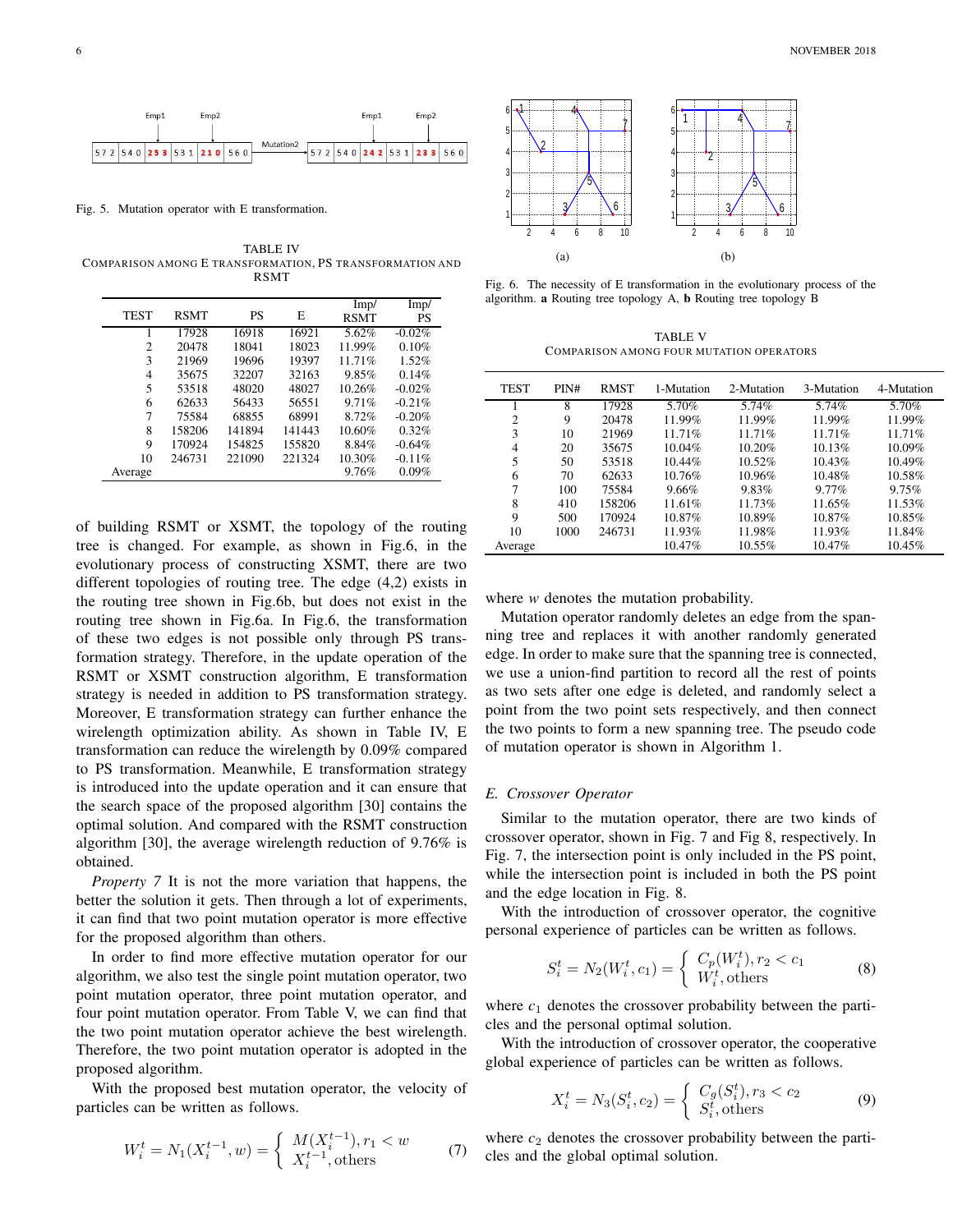| <b>Algorithm 1</b> Mutation operator( $p$ )                                               |     |
|-------------------------------------------------------------------------------------------|-----|
| <b>Input:</b> Particle $p$                                                                |     |
| <b>Output:</b> New particle                                                               |     |
| Initialize each pin's partition to singletons                                             |     |
| $r = random(1, n - 1)$ ; //n is the number of pins                                        |     |
| <b>for</b> each edge $e_i$ of p <b>do</b>                                                 |     |
| if $e_i \neq e_r$ then                                                                    |     |
| <i>Union_partition</i> $(u, v)$ ;// <i>u</i> and <i>v</i> is endpoint of $e_i$ , <i>u</i> |     |
| and $v$ are merged into the same set                                                      |     |
| end if                                                                                    |     |
| end for                                                                                   |     |
| while true do                                                                             | Fig |
| $p_1 = random(1, n - 1)$ :// generate a random number                                     |     |
| between $(1, n-1)$                                                                        | Al; |
| $p_2 = random(1, n - 1);$                                                                 | In  |
| if $Find\_set(p_1) \neq Find\_set(p_2)$ then                                              | Oι  |
| <i>Union_partition</i> $(p_1, p_2)$ ;// $p_1$ and $p_2$ are not in the                    |     |
| same set                                                                                  |     |
| $generate\_edge(p_1, p_2);$                                                               |     |
| break:                                                                                    |     |
| end if                                                                                    |     |
| end while                                                                                 |     |

When implementing the crossover operator in (8) and (9), we sort the edges according to the serial number of pins from small to large order in both of the two spanning tree, then by using union-find partition to choose the same edge from the two sorted tree as a set, the rest of the different edges as another set, and the first set of edges directly as the new spanning trees edges. Finally, we select one edge randomly from the second set and add to the new spanning tree, while we prevent generating circle by using union-find partition. The pseudo code of crossover operator is shown in Algorithm 2.



Fig. 7. Crossover operator with PS transformation.

#### *F. Multi-Stage Transformation*

Considering the respective advantages of PS transformation and E transformation in different test circuits, we assume that these two transformations can be combined with different methods to find an optimal multi-stage transformation. Firstly, we divide the iterative process of the algorithm into the first half and the second half, namely two-stage transformation. As shown in Table VI, we do away with all the combinations of transformations, including PS:PS, E: E, E:PS, PS: E. In Table



8. Crossover operator with E transformation.

| <b>Algorithm 2</b> Crossover operator( $p$ , $q$ )               |
|------------------------------------------------------------------|
| <b>Input:</b> Particle $p$ and $q$                               |
| <b>Output:</b> New particle                                      |
| Initialize each pin's partition to singletons                    |
| Sort_edge(p, u);//sort edge of p according to the serial         |
| number of the first endpoint $u$                                 |
| Sort_edge(p, v);//sort edge of p according to the serial         |
| number of the second endpoint $v$                                |
| $Sort\_edge(q, u);$                                              |
| $Sort\_edge(q, v);$                                              |
| $set1 = Select\_same\_edge(p,q);$                                |
| $set2 = Select\_different\_edge(p,q);$                           |
| <i>Union_partition</i> $(u, v, set1)$ ;//merge each edge of set1 |
| New particle = $Generate\_edge(set1);$                           |
| while New particle is not a complete tree do                     |
| $L(u, v) = Random\_select_{e}dge(set2);$                         |
| if $Find\_set(u) \neq Find\_set(v)$ then                         |
| add $L(u, v)$ to New particle;                                   |
| $Union\_partition(u, v, L);$                                     |
| end if                                                           |
| end while                                                        |

VI, for the combinations CM1 and CM2, the first half and the second half are using the same transformation strategy. CM1 of Table VI is PS transformation, and CM2 of Table VI is E transformation.

*Property 8* E transformation strategy can enlarge the optimization space and PS transformation strategy can accelerate convergence in the later iteration.

E:PS transformation strategy, known as CM2, refers to E transformation is adopted in the early stage of the iterative algorithm, and the latter only PS transformation is adopted. This two-stage transformation strategy CM2 can achieve the 9.91% average improvements over the RSMT construction algorithm on wirelength, as shown in Table VI. CM2 is the best combination for the two-stage transformation strategy in Table VI.

Secondly, we dived the the iterative process of the algorithm into the first stage, the second stage, and the third stage,, namely three-stage transformation.

PS:PS:E transformation strategy, known as CM7 can achieve the 10.48% average improvements over the RSMT construction algorithm on wirelength, as shown in Table VII. CM7 is the best combination for the three-stage transformation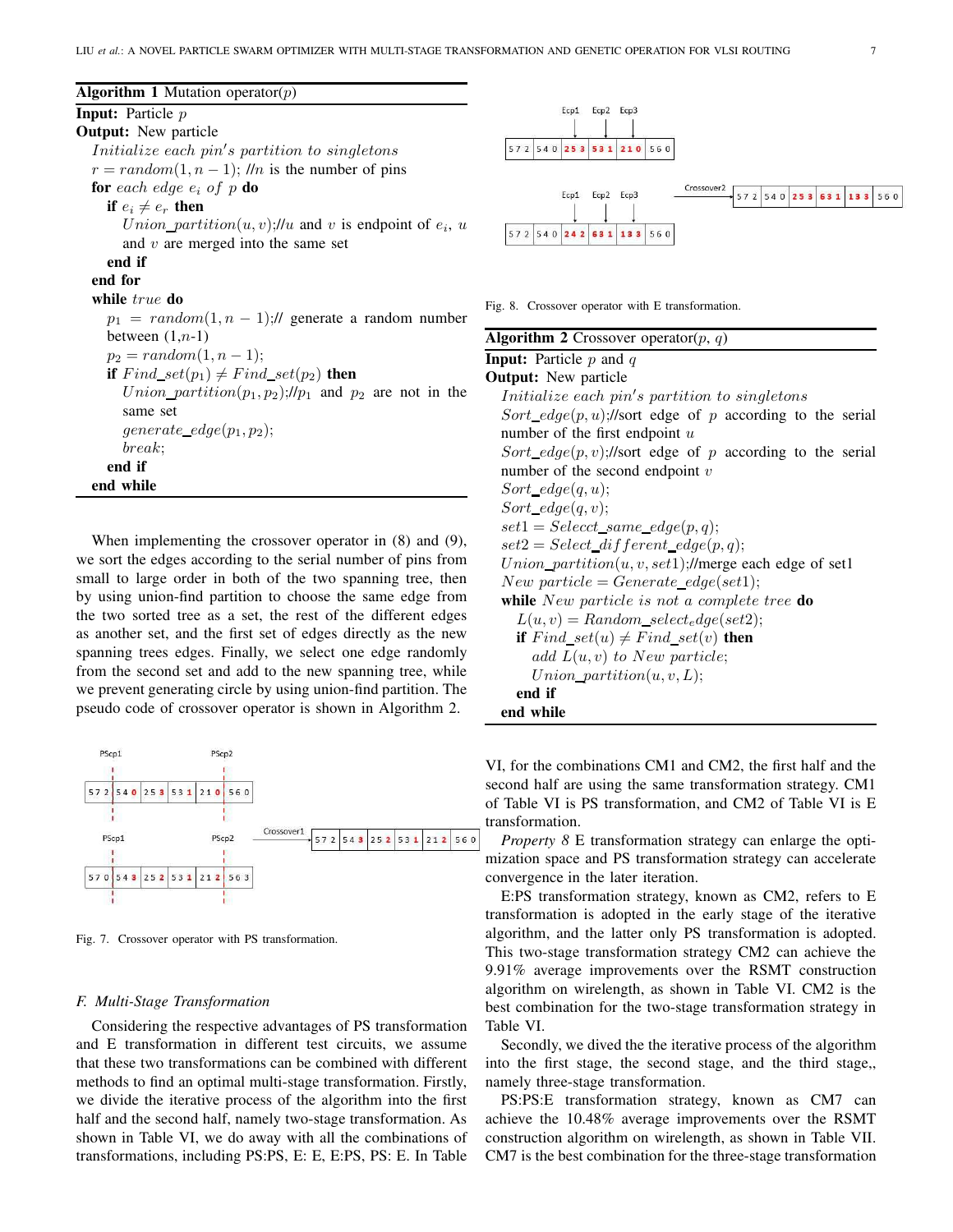TABLE VI COMPARISON AMONG VARIOUS COMBINATIONS OF THE TWO-STAGE TRANSFORMATION STRATEGY

|        | First | Second | Imp/        |
|--------|-------|--------|-------------|
| Number | half  | half   | <b>RSMT</b> |
| CM1    | F.    | E      | 9.76%       |
| CM2    | E     | PS     | 9.91%       |
| CM3    | PS    | E      | 9.84%       |
| CM4    | PS    | PS     | 9.28%       |

TABLE VII COMPARISON AMONG VARIOUS COMBINATIONS OF THE THREE-STAGE TRANSFORMATION STRATEGY

| Number          | First     | Second | Third | Imp/<br><b>RSMT</b> |
|-----------------|-----------|--------|-------|---------------------|
| CM1             | F.        | F.     | E     | 9.73%               |
| CM2             | E         | E      | PS    | 10.41%              |
| CM3             | E         | PS     | E     | 10.45%              |
| CM4             | E         | PS     | PS    | 10.45%              |
| CM5             | PS        | E      | E     | 10.19%              |
| CM <sub>6</sub> | PS        | E      | PS    | 10.47%              |
| CM7             | <b>PS</b> | PS     | F.    | 10.48%              |
| CM <sub>8</sub> | PS        | PS     | PS    | 10.22%              |

strategy in Table VII.

Thirdly, we dived the the iterative process of the algorithm into the first stage, the second stage, the third stage, and the fourth stage, namely four-stage transformation.

TABLE VIII COMPARISON AMONG VARIOUS COMBINATIONS OF THE FOUR-STAGE TRANSFORMATION STRATEGY

| Number          | <b>First</b> | Second | Third | Fourth | Imp/<br>RSMT |
|-----------------|--------------|--------|-------|--------|--------------|
| CM1             | E            | E      | E     | E      | 9.73%        |
| CM2             | E            | E      | E     | PS     | 10.45%       |
| CM3             | E            | E      | PS    | E      | 10.53%       |
| CM4             | E            | E      | PS    | PS     | 10.49%       |
| CM5             | E            | PS     | E     | E      | 10.43%       |
| CM6             | E            | PS     | E     | PS     | 10.56%       |
| CM7             | E            | PS     | PS    | E      | 10.44%       |
| CM <sub>8</sub> | E            | PS     | PS    | PS     | 10.45%       |
| CM <sub>9</sub> | PS           | E      | E     | E      | 10.14%       |
| CM10            | PS           | E      | E     | PS     | 10.49%       |
| CM11            | PS           | E      | PS    | E      | 10.51%       |
| CM12            | PS           | E      | PS    | PS     | 10.47%       |
| CM13            | PS           | PS     | E     | E      | 10.44%       |
| CM14            | PS           | PS     | E     | PS     | 10.51%       |
| CM15            | PS           | PS     | PS    | F.     | 10.49%       |
| CM16            | PS           | PS     | PS    | PS     | 10.24%       |

E:PS:E:PS transformation strategy, known as CM6 can achieve the 10.54% average improvements over the RSMT construction algorithm on wirelength, as shown in Table VIII. CM6 is the best combination for the four-stage transformation strategy in Table VIII.

Finally, we also test five-stage transformation, six-stage transformation, and then the best combination of these transformations is not better than the best one of four-stage transformation. Then it find that it is not divided into more stages, the better the convergence effect. So we select the best four-stage transformation for the proposed multi-stage transformation.

#### *G. Parameter Setting*

*Property 9* The setting of inertia weight affects the balance between local search ability and global search ability of particle.

As we can see from the velocity update formula, the first part provides the flight impetus of particle in search space, and represents the effect of previous velocity on the flight trajectory. Thus inertia weight is a numerical value which indicates the extent of such influence.

*Property 10* Larger inertia weight will make the algorithm has strong global search ability.

Property 9 and (1) show that inertia weight decides how much previous velocity will be preserved. Thus a lager inertia weight can strengthen the capability of searching the unreached area. It is conductive to enhance the global search ability of the algorithm and jump out of the local minima. A smaller inertia weight suggests that the algorithm mainly search near the current solution. It is conductive to enhance the local search ability and accelerate convergence.

In the work [44], researchers presented a PSO algorithm based on liner decreasing inertia weight. In order to ensure a stronger global search, they employed a lager inertia weight early in the program, and a smaller one in the later stages to guarantee the local search. Simulation on four kinds of different benchmark functions showed that such strategy of parameters actually improved the performance of PSO.

*Property 11:* Larger acceleration coefficients  $c_1$  may cause wandering in local scope. Larger acceleration coefficients  $c_2$ will make the algorithm prematurely converge on local optimal solution.

Acceleration coefficients  $c_1$  and  $c_2$  are used in communicating between particles. Ratnaweera et al. proposed a kind of strategy which employ a lager  $c_1$  and a smaller  $c_2$  in the early phases and the opposite in the later [45]. In this way, the algorithm will guarantee detailed search in local scope, not have to directly move to the position of global optimal in early phases., and speed up convergence in the later stages. Similarly, experiment achieved great results.

Based on the above analysis, we have tested 567 kinds of the acceleration coefficients in Oliver30 TSP which is a minimization problem [38]. Each experimental setting is conducted five runs and each average is calculated. Consequently,  $c_1$  = 0.82-0.5 and  $c_2$  = 0.4-0.83 are considered as the optimal combination of parameter settings. We adopt the idea of linear decline proposed by Shi and Eberhart [44] and the optimal combination of parameter settings of  $c_1$  and  $c_2$  to update the acceleration coefficients according to (13) and (14). Besides, the other parameters in the proposed algorithm are given as follows:  $w$  decreases linearly from 0.95 to 0.4 according to (15) which is similar to the acceleration coefficients.

$$
c_1 = c_1\_start - \frac{c_1\_start - c_1\_end}{evaluations} \times eval \qquad (10)
$$

$$
c_2 = c_2\_start - \frac{c_2\_start - c_2\_end}{evaluations} \times eval \qquad (11)
$$

$$
w = w\_start - \frac{w\_start - w\_end}{evaluations} \times eval \tag{12}
$$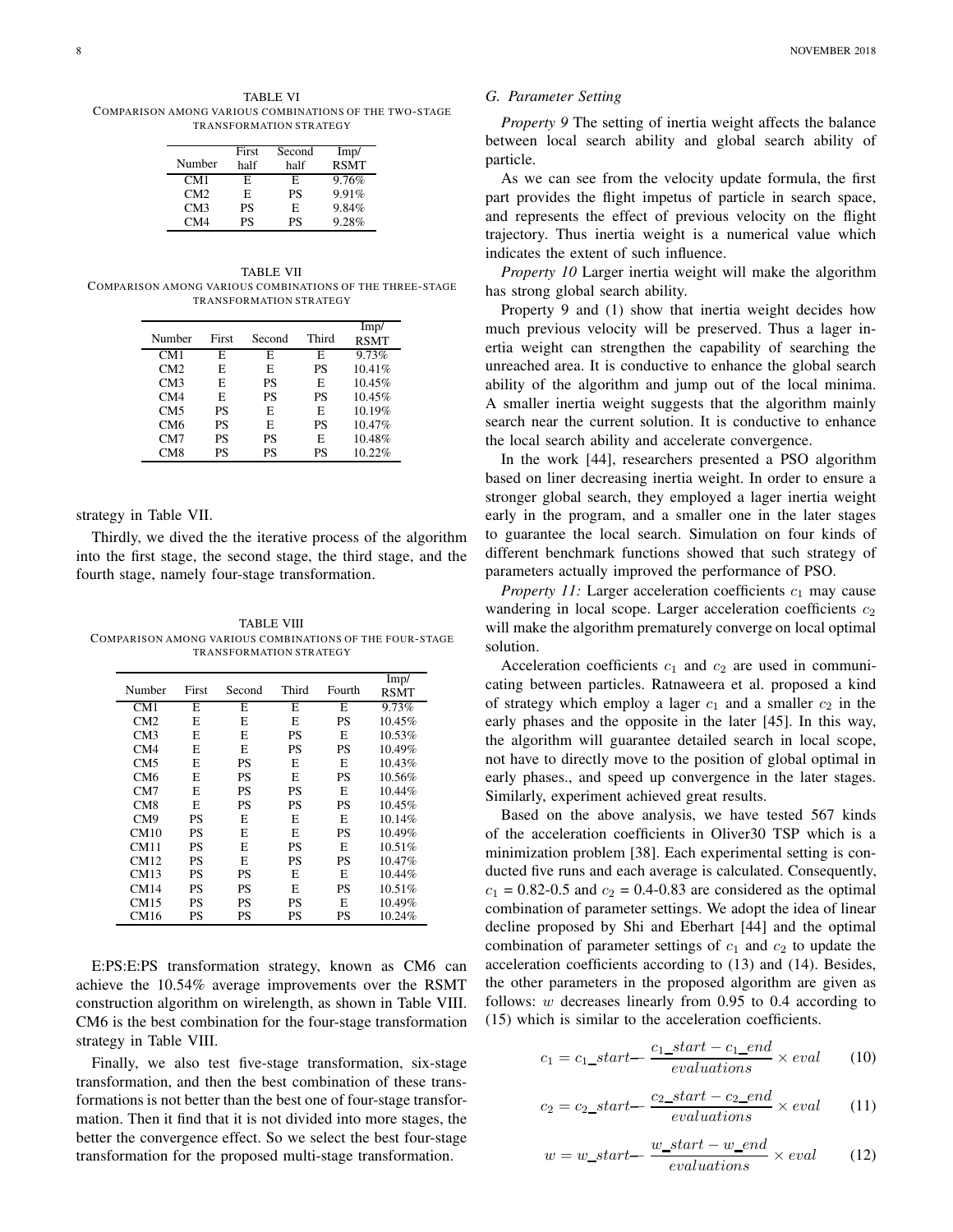where *eval* represents the current iteration and *evaluations* represents the maximum number of iterations.

# *H. Procedure of NPSO-MST-GO Algorithm*

The detail procedure of NPSO-MST-GO Algorithm can be summarized as follows:

- Step 1: Load circuit net-list data and sort them in ascending order according to the size of coordinates.
- Step 2: Initialize the population size, maximum iterations, inertia weight, and acceleration factors. Then the initial population is randomly generated.
- Step 3: Calculate the fitness of each particle among the initial population according to (5). And the personal optimal solution of each particle is set as itself and select the particle with minimal fitness as the global optimal solution of the initial population.
- Step 4: The proposed efficient multi-stage transformation is used as the basic operation of particle update method.
- Step 5: Adjust the position and velocity of each particle according to (7)-(9), including three steps: the retention of particle's previous velocity, learning the best direction of particles, and learning the optimal direction of the current population.
- Step 6: And then calculate the fitness value of each particle. If its fitness value is less than the personal optimal value, it is set as the personal optimal solution. If its fitness value is less than the global optimal value of the population, it is set as the global optimal solution.
- Step 7: Check the termination condition. If fulfilled, the run is terminated and the solution is obtained. Otherwise, go to Step5.

# *I. Analysis and Convergence Proof of NPSO-MST-GO Algorithm*

*Theorem 1* The Markov chain of NPSO-MST-GO algorithmis finite and homogeneous.

*Proof* Follow the similar method of  $[46]$  and  $[41]$ , we can proof that the Markov chain of NPSO-MST-GO is finite and homogeneous. The definition of Finite Markov Chain can be referred as [47].

*Theorem 2* Transition probability matrix of the Markov chain made up of NPSO-MST-GO is positive definite.

*Proof* Follow the similar method of [47] and [41], we can proof that transition probability matrix of the Markov chain made up of NPSO-MST-GO is positive definite.

The limit theorem for Markov chain [47] is the basis for the convergence of the algorithm. The limit theorem explains that the long-term probability of Markov chain does not depend on its initial states.

*Lemma 2* If mutation probability , the algorithm is an ergodic irreducible Markov chain which has only one limited distribution and nothing to do with the initial distribution, moreover the probability at a random time and random state is greater than zero.

*Proof* At the t-th time, the  $j$ -th state probability distribution of population  $X(t)$  is:

$$
P_j(t) = \sum_{j \in S} P_i(1) P_{ij}^{(t)}, t = 1, 2, \cdots
$$
 (13)

According to Theorem 2, we can get the formulation as following:

$$
P_j(\infty) = \lim_{t \to \infty} \left( \sum_{i \in S} P_i(1) P_{ij}^{(t)} \right) = \sum_{i \in S} P_i(1) P_{ij}^{(\infty)} > 0,
$$
  
\n
$$
\forall j \in S
$$
\n(14)

*Definition 9* Suppose a stochastic variant  $Z_t = \max\{$ 

 $f(x_k^{(t)}(i))|k=1,2,\cdots,N\}$  which represents individual best fitness at the  $t$ -th step and  $i$ -th state of the population. Then the algorithm converges to the global optimum, if and only if

$$
\lim_{t \to \infty} P\{Z_t = Z^*\} = 1\tag{15}
$$

where  $Z^* = \max\{f(x)|x \in S\}$  represents the global optimum.

*Theorem 3* For any *i* and *j*, the time transiting of an ergodic Markov chain from the *i-th* state to the *j-th* state is limited.

*Theorem 4* NPSO-MST-GO algorithm can converge to the global optimum.

*Proof* Suppose that  $i \in S$ ,  $Z_t < Z^*$  and  $P_i(t)$  is the probability of NPSO-MST-GO algorithm at <sup>i</sup>-th state and the t-th step. Obviously  $P\{Z_t \neq Z^*\} \geq P_i(t)$ , hence we can know that  $P\{Z_t = Z^*\} \leq 1 - P_i(t)$ .

According to Lemma 2, the  $i$ -th state probability of the operator in NPSO-MST-GO algorithm is  $P_i(\infty) > 0$ , then

$$
\lim_{t \to \infty} P\{Z_t = Z^*\} \le 1 - P_i(\infty) < 1 \tag{16}
$$

Observe a new population such as  $X_t^+ = \{Z_t, X_t\}, t \geq 0$  $1, x_{ti} \in S$  denoting the search space (which is a finite set or a countable set), where  $Z_t$ , the same to that in Definition 9, represents individual best fitness in current population,  $X_t$ denotes the population during the search. As it is easy to prove that the group shift process  $\{X_t^+, t \geq 1\}$  is still a homogeneous and ergodic Markov chain, we can know that

$$
P_j^+(t) = \sum_{i \in S} P_i^+(1) P_{ij}^+(t)
$$
  
\n
$$
P_{ij}^+ > 0 \quad (\forall i \in S, \forall j \in S_0)
$$
  
\n
$$
P_{ij}^+ = 0 \quad (\forall i \in S, \forall j \notin S_0)
$$
\n(17)

So

$$
(P_{ij}^+)^t \to 0(t \to \infty)
$$
  
\n
$$
P_j^+(\infty) \to 0(j \notin S_0)
$$
  
\n
$$
\lim_{t \to \infty} P\{Z_t = Z^*\} = 1
$$
\n(18)

## V. EXPERIMENT RESULTS

Two benchmark circuit suites, namely GEO and ISPD respectively, are used in this paper [48,49]. The circuit scales of GEO and ISPD are given in Table 10 and Table 13, respectively. It can be seen from Tables 10 and 13, the scale of GEO including the pin number from 8 to 1000, while the scale of *ISPD* including the total pin number from 44266 to 26900 and the number of nets from 11507 to 64227.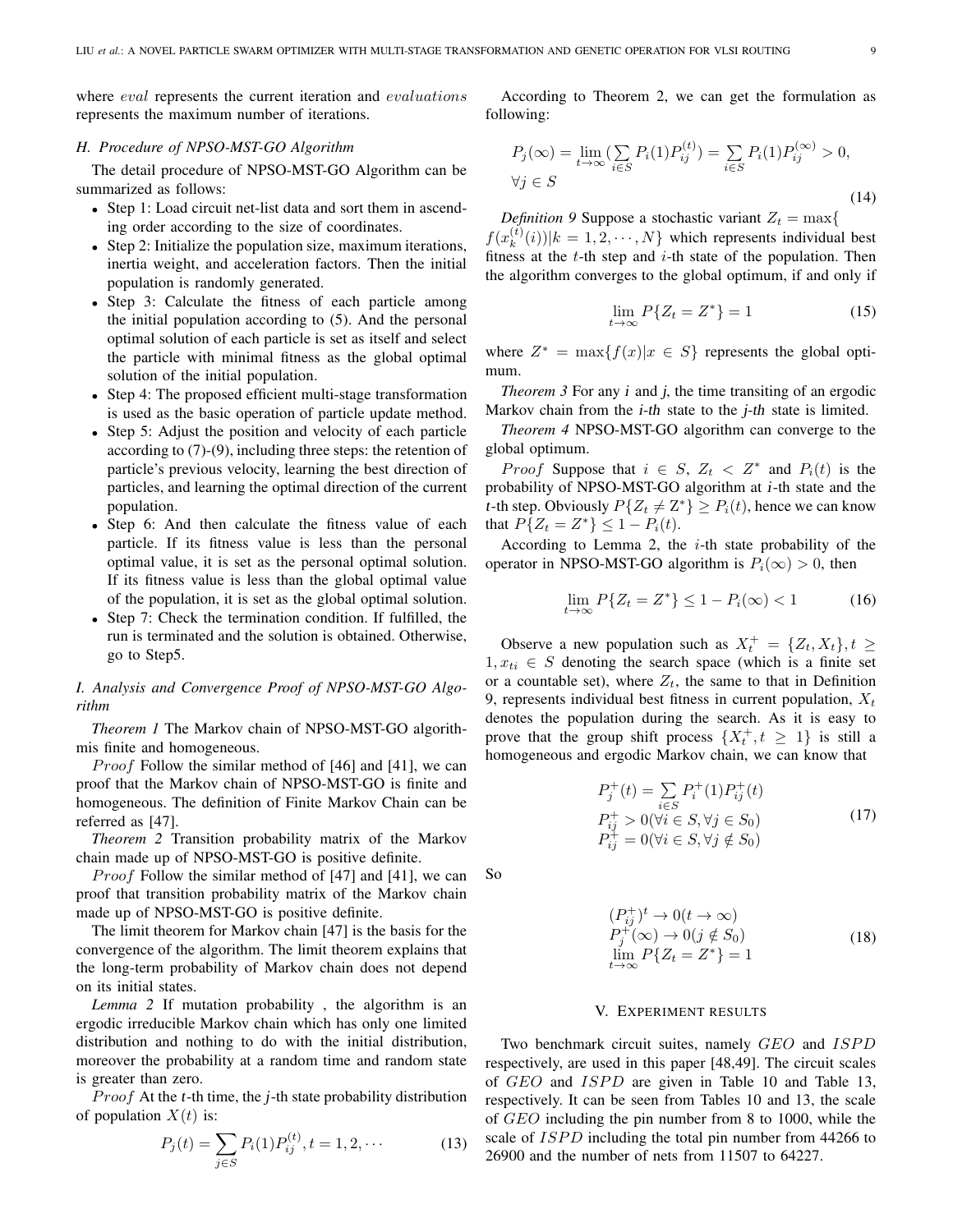## *A. Validation of multi-stage transformation*

Based on the best threshold parameter, the detail comparison among our proposed algorithm and the two similar algorithms [30,31] is given in Table IX. From Table IX, we can see that the constructed XSMT in this paper achieves the 0.98% wirelength reduction compared with the constructed XSMT [31] and the 10.56% wirelength reduction compared with the constructed RSMT [30]. It pointed out that the reduction ratio of XSMT length to RSMT length is generally  $9.75 \pm 2.29\%$ [10]. And the average reduction rate of our algorithm is 10.56%, which is within the optimum rate range.

Moreover, when the proposed algorithm is used to solve large-scale problems, such as Test 8,9,10, its optimization ability is becoming stronger and stronger. Therefore, the proposed algorithm is more advantageous and suitable for solving the large-scale routing problems.

TABLE IX COMPARISON RESULTS AMONG VARIOUS SMT CONSTRUCTION ALGORITHMS

|                |      |        |        |        | Imp    | Imp      |
|----------------|------|--------|--------|--------|--------|----------|
| <b>TEST</b>    | PIN# | [30]   | [31]   | Ours   | /1301  | /[31]    |
|                | 8    | 17928  | 16918  | 16900  | 5.74%  | 0.11%    |
| $\overline{c}$ | 9    | 20478  | 18041  | 18023  | 11.99% | 0.10%    |
| 3              | 10   | 21969  | 19696  | 19397  | 11.71% | 1.52%    |
| 4              | 20   | 35675  | 32207  | 32038  | 10.20% | 0.52%    |
| 5              | 50   | 53518  | 48020  | 47888  | 10.52% | 0.27%    |
| 6              | 70   | 62633  | 56433  | 55771  | 10.96% | 1.17%    |
| 7              | 100  | 75584  | 68855  | 68157  | 9.83%  | 1.01%    |
| 8              | 410  | 158206 | 141894 | 139505 | 11.82% | 1.68%    |
| 9              | 200  | 170924 | 154825 | 152314 | 10.89% | 1.62%    |
| 10             | 1000 | 246731 | 221090 | 217171 | 11.98% | $1.77\%$ |
| AVG            |      |        |        |        | 10.56% | 0.98%    |

## *B. Validation of being extended to rectilinear architecture*

We further apply the efficient multi-stage transformation proposed in this paper to be in the rectilinear architecture, that is, the RSMT construction based on our proposed multistage transformation, and the experimental results are shown in Table X. In Table X, MRMST indicates that the proposed ulti-stage transformation is involved, while RSMT indicates that the ulti-stage transformation is not involved. Experimental results have shown that the proposed ulti-stage transformation designed in the rectilinear architecture routing can achieve 2.92% of the average wirelength optimization than the method without the proposed ulti-stage transformation.

In summary, the proposed four-stage transformation can bring better wirelength optimization ability for both the rectilinear architecture and X-architecture, and it provides a good application prospect for designing the unified algorithm and then solving the routing problem based on different architectures. Finally, from Table X, the proposed four-stage transformation can not only further enhance the wirelentgh optimization of rectilinear architecture, but also has an ability to obtain accurate solutions.

# *C. Validation of multiple topologies*

For Test 3, four different topologies can be obtained by running this algorithm several times, as shown in Fig. 9.

TABLE X THE EFFECTIVENESS OF THE RSMT CONSTRUCTION ALGORITHM BASED ON THE PROPOSED FOUR-STAGE TRANSFORMATION

| <b>TEST</b> | PIN# | <b>RSMT</b> | <b>MRMST</b> | Imp<br><b>RSMT</b> |
|-------------|------|-------------|--------------|--------------------|
| 1           | 8    | 17928       | 17693        | 1.31%              |
| 2           | 9    | 20478       | 19797        | 3.33%              |
| 3           | 10   | 21969       | 21143        | 3.76%              |
| 4           | 20   | 35675       | 34827        | 2.38%              |
| 5           | 50   | 53518       | 51739        | 3.32%              |
| 6           | 70   | 62633       | 60263        | 3.78%              |
| 7           | 100  | 75584       | 74767        | 1.08%              |
| 8           | 410  | 158206      | 153016       | 3.28%              |
| 9           | 200  | 170924      | 165541       | 3.15%              |
| 10          | 1000 | 246731      | 237287       | 3.83%              |
| AVG         |      |             |              | 2.92%              |

In fact, there are more than 4 kinds of topologies available with the same wirelength for Test 3, and only four of these topologies is listed in Fig. 9 due to limited space. The experimental results show that the algorithm can obtain many different topologies of RSMT and XSMT under the same or near optimal conditions. The ability to obtain multiple Steiner trees with different topologies can help to provide different topology options for congestion optimization in the global routing stage of VLSI.

#### *D. Statistical results of several population based techniques*

To verify the superiority of the proposed method in terms of robustness, statistical results of the proposed method compared with two well established population based techniques are shown in Tables XI-XII. These two compared population based techniques are a differential evolution(DE) technique in [27], and an artificial bee colony optimization technique (ABC) in [28]. The experimental results of Table XI and Table XII are based on the benchmark circuits *ISPD*.

Each algorithm runs 20 times. In XI, on the best value, our algorithms outperforms ABC and DE by 0.9% and 1.2%, respectively, while on the mean value, 0.9% and 1.3%, respectively. In Table XII, on the standard deviation, our algorithm outperforms ABC and DE by 67.8% and 45.7%, respectively.

### *E. Compared with recent published methods*

To verify the superiority of the proposed method, two recent published methods ([25], namely KNN in Table XIII, [26], namely SAT in Table XIII) are used to compared with our proposed algorithm and the results are shown in Tables XIII. In Table XIII, our algorithm reduces 10.00% and 8.72% than SAT and KNN on wirelength, respectively, while it speeds up 828.71X and 5.19X, respectively.

#### VI. CONCLUSIONS

A novel particle swarm optimizer with multi-stage transformation and genetic operators, namely NPSO-MST-GO, is proposed to construct two type of SMT, including non-Manhattan SMT and Manhattan SMT. Firstly, an effective edge-vertex encoding strategy with four types of pseudo-Steiner point choice is proposed for the non-Manhattan Steiner tree. It can be effectively extended to construct the Manhattan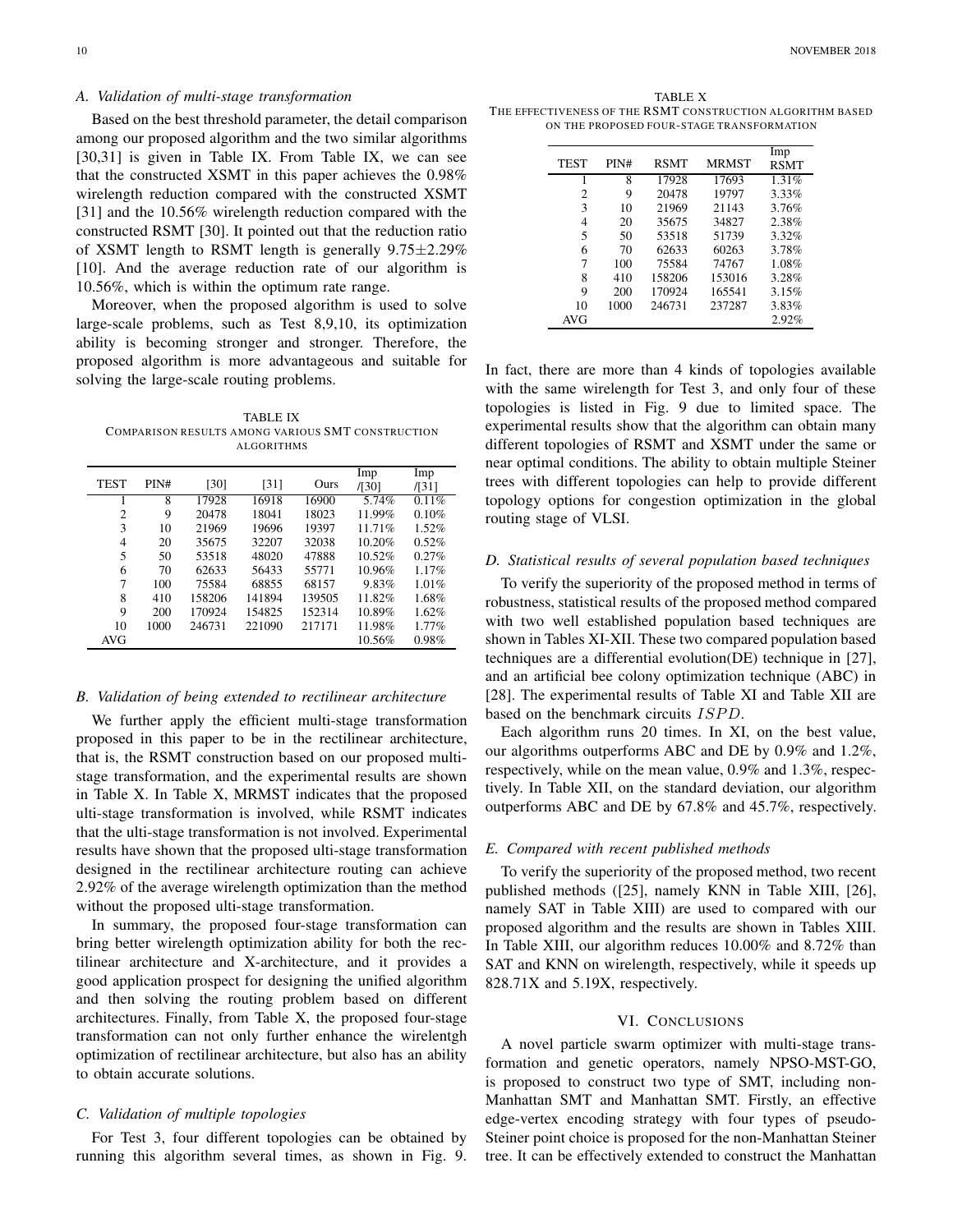

Fig. 9. Four different topologies with the same wirelength for Test 3

TABLE XI STATISTICAL RESULTS OF SEVERAL POPULATION BASED TECHNIQUES IN THE CIRCUITS OF ALPERT (1998) (1)

|                   | Best Value |                 |        |       |                   | Mean Value |        |                 |        |       |                   |       |
|-------------------|------------|-----------------|--------|-------|-------------------|------------|--------|-----------------|--------|-------|-------------------|-------|
| Circuit           |            | Absolute Values |        |       | Normalised Values |            |        | Absolute Values |        |       | Normalised Values |       |
|                   | ABC        | DE              | Ours   | ABC   | DE                | Ours       | ABC    | DE              | Ours   | ABC   | DE                | Ours  |
| ibm <sub>01</sub> | 56730      | 56722           | 56096  | 1.011 | .011              | .000       | 56734  | 56726           | 56100  | 1.011 | 1.011             | 1.000 |
| ibm <sub>02</sub> | 156480     | 157287          | 155003 | 1.010 | 1.015             | 1.000      | 156495 | 157299          | 155011 | 1.010 | 1.015             | 1.000 |
| ibm <sub>03</sub> | 135217     | 135661          | 134051 | 1.009 | 1.012             | 1.000      | 135234 | 135671          | 134062 | 1.009 | 1.012             | 1.000 |
| ibm04             | 151006     | 151539          | 149789 | 1.008 | 1.012             | 1.000      | 151024 | 151549          | 149794 | 1.008 | 1.012             | 1.000 |
| ibm06             | 258951     | 260638          | 256789 | 1.008 | 1.015             | 1.000      | 258982 | 260666          | 256796 | 1.009 | 1.015             | 1.000 |
| ibm07             | 338482     | 340042          | 335675 | 1.008 | 1.013             | 1.000      | 338512 | 340060          | 335679 | 1.008 | 1.013             | 1.000 |
| ibm08             | 376283     | 378120          | 372406 | 1.010 | 1.015             | 1.000      | 376312 | 378132          | 372423 | 1.010 | 1.015             | 1.000 |
| ibm09             | 385513     | 387186          | 382438 | 1.008 | 1.012             | 1.000      | 385549 | 387209          | 382472 | 1.008 | 1.012             | 1.000 |
| ibm10             | 537828     | 539909          | 532837 | 1.009 | 1.013             | 1.000      | 537857 | 539940          | 532858 | 1.009 | 1.013             | 1.000 |
| Average           |            |                 |        | 1.009 | 1.013             | 1.000      |        |                 |        | 1.009 | 1.013             | 1.000 |

TABLE XII STATISTICAL RESULTS OF SEVERAL POPULATION BASED TECHNIQUES IN THE CIRCUITS OF ALPERT (1998) (2)

|                   | <b>Standard Deviation</b> |                 |      |                   |       |       |  |  |  |  |
|-------------------|---------------------------|-----------------|------|-------------------|-------|-------|--|--|--|--|
| Circuit           |                           | Absolute Values |      | Normalised Values |       |       |  |  |  |  |
|                   | ABC                       | DE              | Ours | ABC               | DE    | Ours  |  |  |  |  |
| ibm01             | 3.1                       | 2.0             | 3.1  | 1.006             | 0.651 | 1.000 |  |  |  |  |
| ibm <sub>02</sub> | 7.0                       | 6.8             | 5.4  | 1.293             | 1.245 | 1.000 |  |  |  |  |
| ibm <sub>03</sub> | 12.9                      | 6.4             | 7.9  | 1.629             | 0.812 | 1.000 |  |  |  |  |
| ibm <sub>04</sub> | 7.2                       | 5.2             | 2.9  | 2.451             | 1.776 | 1.000 |  |  |  |  |
| ibm06             | 23.6                      | 11.4            | 3.7  | 6.319             | 3.045 | 1.000 |  |  |  |  |
| ibm07             | 20.3                      | 12.6            | 2.5  | 8.283             | 5.127 | 1.000 |  |  |  |  |
| ibm08             | 22.4                      | 7.9             | 8.7  | 2.576             | 0.908 | 1.000 |  |  |  |  |
| ibm09             | 26.0                      | 11.7            | 9.7  | 2.671             | 1.205 | 1.000 |  |  |  |  |
| ibm10             | 18.8                      | 19.4            | 10.8 | 1.732             | 1.786 | 1.000 |  |  |  |  |
| Average           |                           |                 |      | 3.107             | 1.840 | 1.000 |  |  |  |  |

Steiner tree. Secondly, a multi-stage transformation strategy is proposed to both expand the algorithm search space and ensure the effective convergence. Thirdly, in order to bring uncertainty and diversity into the proposed PSO algorithm, four genetic operators are proposed. Finally, a series of simulation experiments are designed to illustrate the feasibility and effectiveness of the proposed strategies and can achieve better solution with less runtime. Delay is a very important optimization index and we will optimize the delay of chip design in future.

### **REFERENCES**

[1] Han Y, Ancajas D M, Chakraborty K, and Roy S, " Exploring highthroughput computing paradigm for global routing", in *IEEE Trans VLSI Syst*, , vol. 22, no. 1, pp. 155-167, 2014.

- [2] R. Scheifele, "RC-aware global routing", in *Proc. Int. Conf. Comput.- Aided Des.*, 2016, pp. 1-8.
- [3] U. F. Siddiqi and S. M. Sait, "A Game Theory Based Post-Processing Method to Enhance VLSI Global Routers", *IEEE Access*, vol. 5, pp. 1328-1339, 2017.
- [4] S. Held, D. Muller, D. Rotter, R. Scheifele, V. Traub, and J. Vygen, "Global Routing with Timing Constraints", *IEEE Trans. Comput.-Aided Des. Integr. Circuits Syst.*, vol. 37, no. 2, pp. 406-419, 2018.
- [5] K. R. Dai, W. H. Liu, and Y. L. Li, "Efficient simulated evolution based rerouting and congestion-relaxed layer assignment on 3-D global routing", in *Proc. Asia and South Pacific Des. Comput. Auto Conf.*, 2009, pp. 570- 575.
- [6] Y. J. Chang, Y. T. Lee, J. R. Gao, P. C. Wu, and T. C. Wang, "NTHU-Route 2.0: A robust global router for modern designs", *IEEE Trans. Comput.-Aided Des. Integr. Circuits Syst.*, vol. 29, no. 12, pp. 1931-1944, 2010.
- [7] K. R. Dai, W. H. Liu, and Y. L. Li, "NCTU-GR: Efficient simulated evolution-based rerouting and congestion-relaxed layer assignment on 3- D global routing", *IEEE Trans. VLSI Syst.*, vol. 20, no. 3, pp. 459-472, 2012.
- [8] W. H. Liu, W. C. Kao, Y. L. Li, and K. Y. Chao, "NCTU-GR 2.0: Multithreaded collision-aware global routing with bounded-length maze routing", *IEEE Trans. Comput.-Aided Design Integr. Circuits Syst.*, vol. 32, no. 5, pp. 709-722, 2013.
- [9] A. Thurber and G. Xue, "Computing hexagonal steiner trees using PCx for VLS", in *Proc. Int. Conf. Elec. Circuits, -Syst.*, 1999, pp. 381-384.
- [10] C. S. Coulston, "Constructing exact octagonal Steiner minimal tree," in *Proc. Great Lakes Symposium on VLSI*, 2003, pp. 28-29.
- [11] C. Chiang and C. S. Chiang, "Octilinear steiner tree construction", in *Proc. midwest Symp. Circuits, -Syst.*, 2002, pp. 603-606.
- [12] T. Samanta, P. Ghosal, H. Rahaman, and P. S. Dasgupta, "A heuristic methiod for constructing hexagonal steiner minimal trees for routing in VLSI", in *Proc. Int. Symp. Circuits, -Syst.*, 2006, pp. 1788-1791.
- [13] Q. Zhu, H. Zhou, T. Jing, X. L. Hong, and Y. Yang, "Spanning graphbased nonrectilinear Steiner tree algorithms," *IEEE Trans. CAD*, vol. 24, no. 7, pp.1066-1075, 2005.
- [14] J. T. Yan, "Timing-driven octilinear Steiner tree construction based on Steiner-point reassignment and path reconstruction," *ACM Trans Des Automat El.*, vol. 13, no. 2, pp. 26, 2008.
- [15] T. Samanta, H. Rahaman, and P. Dasgupta, "Near-optimal Y-routed delay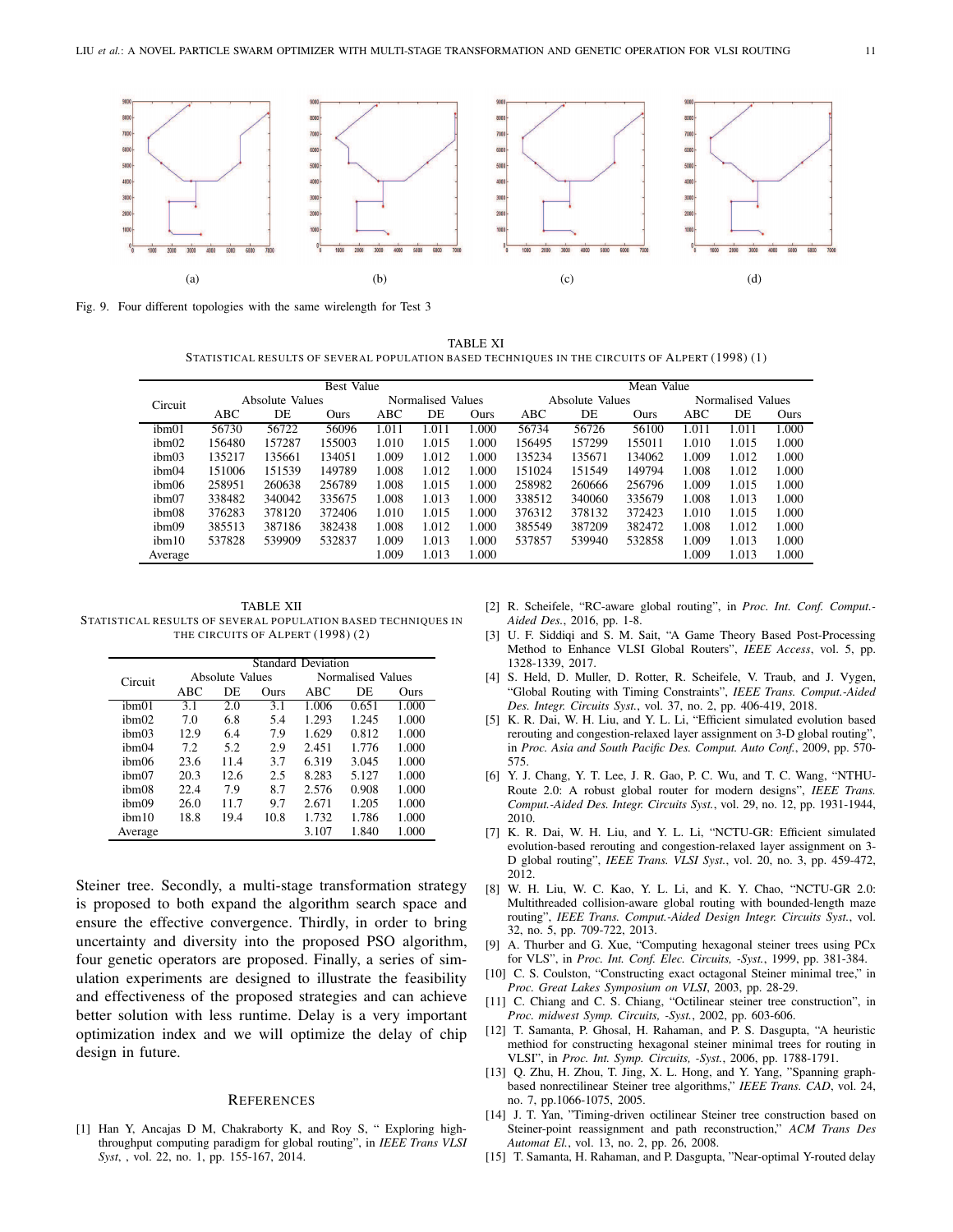TABLE XIII COMPARED WITH SAT AND KNN

|                   |        |          | Wirelength |            |        |                   | Runtime(in min)   |            |            |      |                   |                   |
|-------------------|--------|----------|------------|------------|--------|-------------------|-------------------|------------|------------|------|-------------------|-------------------|
| <b>Bechmark</b>   | # Nets | # points | <b>SAT</b> | <b>KNN</b> | Ours   | Imp<br><b>SAT</b> | Imp<br><b>KNN</b> | <b>SAT</b> | <b>KNN</b> | Ours | Imp<br><b>SAT</b> | Imp<br><b>KNN</b> |
| ibm01             | 1507   | 44266    | 61005      | 61071      | 56100  | 8.04%             | 8.14%             | 152.63     | 3.77       | .07  | 142.65            | 3.52              |
| ibm <sub>02</sub> | 18429  | 78171    | 172518     | 167359     | 155011 | 10.15%            | 7.38%             | 1144.17    | 9.75       | 2.11 | 542.26            | 4.62              |
| ibm <sub>03</sub> | 21621  | 75710    | 150138     | 147982     | 134062 | 10.71%            | 9.41%             | 1817.97    | 10.75      | 1.78 | 1021.33           | 6.04              |
| ibm04             | 26163  | 89591    | 164998     | 164838     | 149794 | 9.21%             | 9.13%             | 1993.45    | 11.55      | 2.01 | 991.77            | 5.75              |
| ibm06             | 33354  | 124299   | 289705     | 280998     | 256796 | 11.36%            | 8.61%             | 3952.85    | 20.85      | 3.12 | 1266.94           | 6.68              |
| ibm07             | 44394  | 164369   | 368015     | 368780     | 335679 | 8.79%             | 8.98%             | 4385.32    | 23.95      | 4.19 | 1046.61           | 5.72              |
| ibm08             | 47944  | 198180   | 431879     | 413201     | 372423 | 13.77%            | 9.87%             | 5844.37    | 27.82      | 5.37 | 1088.34           | 5.18              |
| ibm09             | 50393  | 187872   | 418382     | 417543     | 382472 | 8.58%             | 8.40%             | 3333.63    | 23.08      | 4.87 | 684.52            | 4.74              |
| ibm10             | 64227  | 269000   | 588079     | 583102     | 532858 | $9.39\%$          | 8.62%             | 5250.10    | 34.50      | 7.79 | 673.95            | 4.43              |
| Average           |        |          |            |            |        | 10.00%            | 8.72%             |            |            |      | 828.71            | 5.19              |

trees in nanometric interconnect design," *IET Comput Digit Tec.*, vol. 5, no. 1, pp. 36-48, 2011.

- [16] C. K. Koh, and P. H. Madden, "Manhattan or nonmanhattan? a study of alternative VLSI routing architectures", in *Proc. Great Lakes Symposium on VLSI*, 2000, pp. 47-52.
- [17] M. R. Garey, and D. S. Johnson, "The rectilinear Steiner tree problem is NP-complete," *SIAM J. Appl. Math.*, vol. 32, no. 4, pp. 826-834, 1977.
- [18] R. C. Eberhar and J. Kennedy, "A new optimizer using particles swarm theory," in *Proc. 6th Int Symposium on Micro Machine and Human Science*, 1995, pp. 39-43.
- [19] W. T. Elsayed, Y. G. Hegazy, M. S. El-bags, and F. M. Bendary, "Improved Random Drift Particle Swarm Optimization With Self-Adaptive Mechanism for Solving the Power Economic Dispatch Problem," *IEEE Trans. Industrial Informatics*, vol. 13, no. 3, pp.1017-1026, 2017.
- [20] N. H. A. Rahman and A. F. Zobaa, "Integrated Mutation Strategy With Modified Binary PSO Algorithm for Optimal PMUs Placement," *IEEE Trans. Industrial Informatics*, vol. 13, no. 6, pp. 3124-3133, 2017.
- [21] B. Xue, M. J. Zhang, and M. N. Browne, "Particle swarm optimization for feature selection in classification: A multi-objective approach", *IEEE Trans. Cybern.*, vol. 43, no. 6, pp. 1656-1671, Dec. 2013.
- [22] S. Agrawal and S. Silakari, "FRPSO: Fletcher-Reeves based particle swarm optimization for multimodal function optimization", *Soft Comput.*, vol. 18, no. 11, pp. 2227-2243, 2014.
- [23] J. Rada-Vilela, M. Zhang, and M. Seah, "A performance study on synchronicity and neighborhood size in particle swarm optimization", *Soft Comput.*, vol. 17, no. 6, pp. 1019-1030, 2013.
- [24] D. Wang, D. Tan, and L. Liu, "Particle swarm optimization algorithm: an overview", *Soft Comput.*, vol. 22, no. 2, pp. 387C408, 2018.
- [25] S. Kundu, S. Roy, and S. Mukherjee, "K-nearest neighbour (KNN) approach using SAT based technique for rectilinear steiner tree construction," in *Proc. Embed. Comput. Syst. Des.*, 2017, pp. 1-5.
- [26] S. Kundu, S. Roy, and S. Mukherjee, "SAT based rectilinear steiner tree construction," in *Proc. Appl. Theor. Comput. Commun. Tech.*, 2016, pp. 623-627.
- [27] S. Manna, T. Chakrabarti, U. Sharma, and S. K. Sarkar, "Efficient VLSI routing optimization employing discrete differential evolution technique," in *Proc. Rec. Tren. Infor. Syst.*, 2015, pp. 461-464.
- [28] P. Bhattacharya, A. Khan, and S. K. Sarkar, "A global routing optimization scheme based on ABC algorithm," in *Proc. Rec. Int. Conf. Advanced Comput, Netwroking, Informatics*, 2014, pp. 189-197.
- [29] T. Arora and M. E. Mose, "Ant colony optimization for power efficient routing in manhattan and non-manhattan VLSI architectures," in *Proc. Swarm intelligence symposium*, 2009, pp. 137-144.
- [30] G. G. Liu, G. L. Chen, W. Z. Guo, and Z. Chen "DPSO-based rectilinear steiner minimal tree construction considering bend reduction", in *Proc. Int. Conf. Natural Computation*, 2011, pp. 1161-1165.
- [31] G. G. Liu, G. L. Chen, and W. Z. Guo, "DPSO based octagonal steiner tree algorithm for VLSI routing", in *Proc. Int. Conf. Advanced Computational Intelligence*, 2012, pp. 383-387.
- [32] R. Ruiz-Cruz, E. N. Sanchez, F. Ornelas-Tellez, A. G. Loukianov, and R. G. Harley, "Particle swarm optimization for discrete-time inverse optimal control of a doubly fed induction generator", *IEEE Trans. Cybern.*, vol. 43, no. 6, pp. 1698-1709, 2013.
- [33] G. G. Liu, W. Z. Guo, R. R. Li, Y. Z. Niu, and G. L. Chen, "XGRouter: high-quality global router in X-architecture with particle swarm optimization", *Front. Comput. Sci*, vol. 9, no. 4, pp. 576-594, 2015.
- [34] X. Xu, H. Rong, M. Trovati, M. Liptrott, and N. Bessis, "CS-PSO:

chaotic particle swarm optimization algorithm for solving combinatorial optimization problems", *Soft Comput.*, vol. 22, no. 3, pp. 783C795, 2018.

- [35] X. Huang, W. Z. Guo, G. G. Liu, and G. L. Chen, "MLXR: multilayer obstacle-avoiding X- architecture Steiner tree construction for VLSI routing", *Sci. China Inform. Sci*, vol. 60, no. 1, pp. 19102:1-19102:3, 2017.
- [36] A. H. Gandomi and A. R. Kashani, "Construction Cost Minimization of Shallow Foundation Using Recent Swarm Intelligence Techniques," *IEEE Trans. Industrial Informatics*, vol. 14, no. 3, pp. 1099-1106, 2018.
- [37] A. Slowik and H. Kwasnicka, "Nature Inspired Methods and Their Industry ApplicationsłSwarm Intelligence Algorithms," *IEEE Trans. Industrial Informatics*, vol. 13, no. 6, pp. 1004-1015, 2018.
- [38] G. L. Chen, W. Z. Guo, and Y. Z. Chen, "A PSO-based intelligent decision algorithm for VLSI floor planning," *Soft Computing*, vol. 14, no. 12, pp. 1329-1337, 2009.
- [39] W. Z. Guo, G. G. Liu, G. L. Chen, and S. J. Peng, "A hybrid multiobjective PSO algorithm with local search strategy for VLSI partitioning,' *Frontiers of Computer Science*, vol. 8, no. 2, pp. 203-216, 2014.
- [40] X. Huang, W. Z. Guo, G. G. Liu, Y. Z. Niu, and G. L. Chen, "FH-OAOS: A Fast Four-Step Heuristic for Obstacle-Avoiding Octilinear Steiner Tree Construction", *ACM Trans Des. Autom. Electron. Syst.*, vol. 21, no. 3, pp. 1-31, 2016.
- [41] G. G. Liu, X. Huang, W. Z. Guo, Y. Z. Niu, and G. L. Chen, "Multilayer obstacle-avoiding X-architecture Steiner minimal tree construction based on particle swarm optimization", *IEEE Trans. Cybern.*, vol. 45, no. 5, pp. 989-1002, 2015.
- [42] J. Gottlieb, B. A. Julstrom, G. R. Raidl, and F. Rothlauf, "Prufer Numbers: A poor representation of spanning trees for evolutionary search", in *Proc. Genetic Evol. Computation Conf.*, 2001, pp. 343-350.
- [43] J. Ma, B. Yang, and S. H. Ma, "A Near-Optimal Approximation Algorithm for Manhattan Steiner Tree", *J. Soft.*, vol. 11, no. 2, pp. 260- 264, 2000 (in Chinese).
- [44] Y. H. Shi and R. C. Eberhart, "A modified particle swarm optimizer," in *Proc. Evol. Comput. Int. Conf.*, 1998, pp. 69-73.
- [45] A. Ratnaweera, S. K. Halgamuge, and H. C. Watson, "Self-organizing hierarchical particle swarm optimizer with time-varying acceleration coefficients," *IEEE Trans on Evol. Comput.*, vol. 8, no. 3, pp. 240-255, 2004.
- [46] H. Lv, J. Zheng, J. Wu, C. Zhou, and K. Li, "The convergence analysis of genetic algorithm based on space mating", in *Proc. 5th Int. Conf. Natural Comput.*, 2009, pp. 557-562.
- [47] G. Rudolph, "Convergence analysis of canonical genetic algorithms", *IEEE Trans. Neural Netw.*, vol. 5, no. 1, pp. 96-101, Jan. 1995.
- [48] C. J. Alpert, "The ISPD98 circuit benchmark suite," in *Proc. Int. symp. Physical des.*, 1998, pp. 80-85.
- [49] M. Zachariasen, GeoSteiner Homepage, 2003. [Online]. Available: [http://www.diku.dk/geosteiner/.](http://www.diku.dk/geosteiner/)